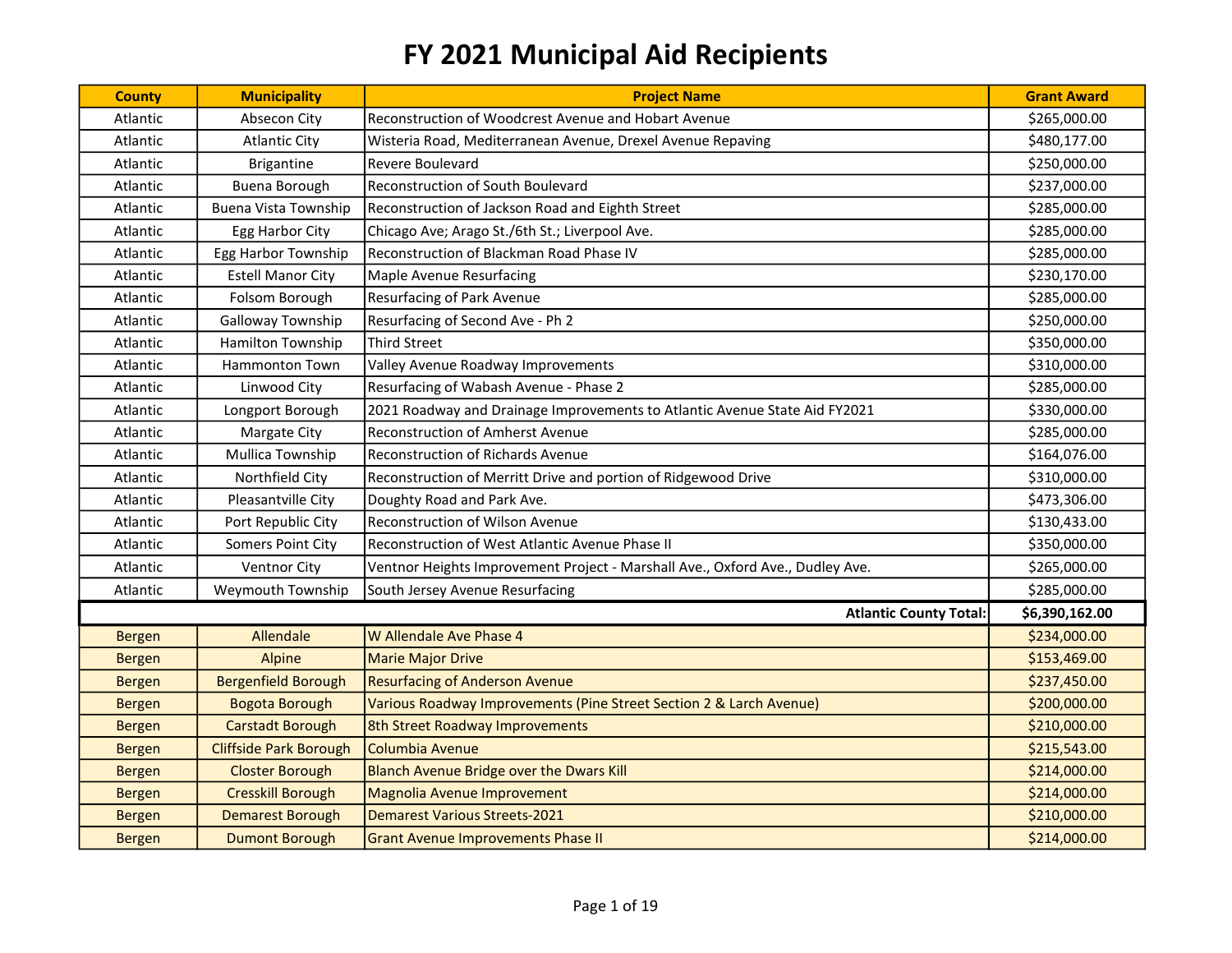| <b>County</b> | <b>Municipality</b>                        | <b>Project Name</b>                                                                    | <b>Grant Award</b> |
|---------------|--------------------------------------------|----------------------------------------------------------------------------------------|--------------------|
| <b>Bergen</b> |                                            | East Rutherford Borough   Various Streets - 2021 - East Rutherford                     | \$214,000.00       |
| <b>Bergen</b> | <b>Edgewater Borough</b>                   | <b>Myrtle Avenue Restoration Project</b>                                               | \$210,000.00       |
| <b>Bergen</b> | <b>Elmwood Park Borough</b>                | Mola Boulevard Improvement Project                                                     | \$239,000.00       |
| <b>Bergen</b> | <b>Emerson Borough</b>                     | Various Streets- 2021- Emerson                                                         | \$205,000.00       |
| <b>Bergen</b> | <b>Englewood City</b>                      | Improvements to William Street                                                         | \$246,558.00       |
| <b>Bergen</b> | <b>Englewood Cliffs</b>                    | <b>Fifth Street Roadway Improvements</b>                                               | \$210,000.00       |
| <b>Bergen</b> | <b>Fair Lawn</b>                           | <b>Bellair Avenue</b>                                                                  | \$79,346.00        |
| <b>Bergen</b> | <b>Fairview</b>                            | Improvements to Seventh Street                                                         | \$224,000.00       |
| <b>Bergen</b> | Fort Lee Borough                           | <b>Bluff Road</b>                                                                      | \$199,850.00       |
| <b>Bergen</b> | <b>Franklin Lakes</b>                      | <b>Phelps Road and Pony Trail</b>                                                      | \$210,000.00       |
| <b>Bergen</b> | Garfield                                   | Semel Avenue Road Improvements                                                         | \$249,175.00       |
| <b>Bergen</b> | <b>Glen Rock Borough</b>                   | <b>Boulevard Resurfacing Phase III</b>                                                 | \$210,000.00       |
| <b>Bergen</b> | <b>Hackensack City</b>                     | 2nd Street Roadway Improvements                                                        | \$257,230.00       |
| <b>Bergen</b> | <b>Harrington Park</b>                     | La Roche Avenue Roadway Improvements                                                   | \$200,000.00       |
| <b>Bergen</b> | <b>Hasbrouck Heights</b><br><b>Borough</b> | Henry Street Improvements (Phase II)                                                   | \$229,000.00       |
| <b>Bergen</b> | <b>Haworth</b>                             | Houston Place, St. Nicholas Avenue and Park Street                                     | \$189,000.00       |
| <b>Bergen</b> | <b>Hillsdale</b>                           | <b>Reconstruction of Maple Avenue and Beech Street</b>                                 | \$219,000.00       |
| <b>Bergen</b> | Ho-Ho-Kus                                  | Various Streets- 2021- Ho-Ho-Kus                                                       | \$144,346.00       |
| <b>Bergen</b> | Leonia Borough                             | Broad Avenue Road Resurfacing Project -Section 11 - Hillside Avenue to Crescent Avenue | \$239,000.00       |
| <b>Bergen</b> | <b>Little Ferry Borough</b>                | Improvement of Paroubek Street                                                         | \$210,000.00       |
| <b>Bergen</b> | Lodi Borough                               | Hancock Street and Brook Street Repaving Project                                       | \$238,734.00       |
| <b>Bergen</b> | Lyndhurst                                  | <b>Tontine Ave Phase 2</b>                                                             | \$224,000.00       |
| <b>Bergen</b> | Mahwah                                     | <b>Macarthur Boulevard (Section 7)</b>                                                 | \$214,000.00       |
| <b>Bergen</b> | Maywood Borough                            | <b>Wyoming Avenue Roadway Improvements</b>                                             | \$229,000.00       |
| <b>Bergen</b> | <b>Midland Park</b>                        | Resurfacing of Paterson Avenue, Section 2                                              | \$155,390.00       |
| <b>Bergen</b> | <b>Montvale</b>                            | <b>Various Streets-Montvale-2021</b>                                                   | \$210,000.00       |
| <b>Bergen</b> | Moonachie                                  | <b>Reconstruction of Grand Street</b>                                                  | \$210,000.00       |
| <b>Bergen</b> | <b>New Milford</b>                         | The Boulevard Improvement Project                                                      | \$214,000.00       |
| <b>Bergen</b> | <b>North Arlington</b>                     | <b>Ilford &amp; Riverview Ave</b>                                                      | \$214,000.00       |
| <b>Bergen</b> | Northvale                                  | <b>Clinton Ave Roadway Project</b>                                                     | \$229,000.00       |
| <b>Bergen</b> | Norwood                                    | <b>Blanche Avenue Bridge Improvements</b>                                              | \$224,000.00       |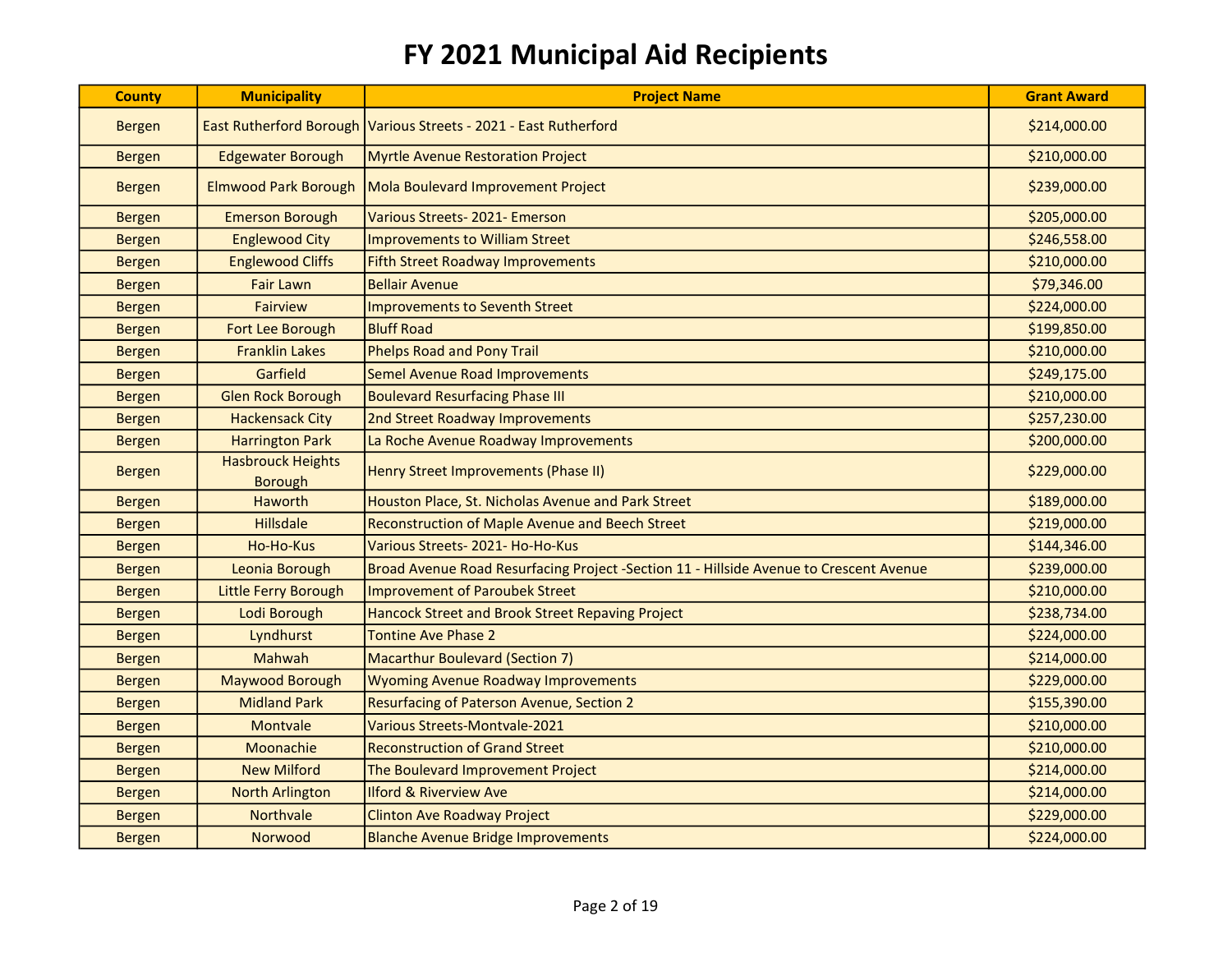| <b>County</b> | <b>Municipality</b>        | <b>Project Name</b>                                                            | <b>Grant Award</b> |
|---------------|----------------------------|--------------------------------------------------------------------------------|--------------------|
| <b>Bergen</b> | <b>Oakland</b>             | <b>Improvements to Seminole Avenue</b>                                         | \$214,000.00       |
| <b>Bergen</b> | <b>Old Tappan</b>          | Various Streets - 2021 - Old Tappan                                            | \$224,000.00       |
| <b>Bergen</b> | Oradell                    | Prospect Avenue Improvement Project Phase II                                   | \$194,000.00       |
| <b>Bergen</b> | <b>Palisades Park</b>      | <b>Palisades Boulevard Phase II</b>                                            | \$200,000.00       |
| <b>Bergen</b> | Paramus Borough            | Improvements to Midland Avenue (Section 3)                                     | \$200,000.00       |
| <b>Bergen</b> | Park Ridge                 | Park Ridge-2021 Roadway Improvements                                           | \$214,000.00       |
| <b>Bergen</b> | Ramsey                     | Prospect Street, Mechanic Street Park & Ride, and Canterbury Drive             | \$210,000.00       |
| <b>Bergen</b> | Ridgefield                 | Various Streets - 2021 - Ridgefield Improvement Project                        | \$203,525.00       |
| <b>Bergen</b> | <b>Ridgefield Park</b>     | <b>Main Street</b>                                                             | \$229,000.00       |
| <b>Bergen</b> | Ridgewood                  | <b>Prospect Street Resurfacing</b>                                             | \$200,000.00       |
| <b>Bergen</b> | <b>River Edge</b>          | <b>Bogert Road (Section 5)</b>                                                 | \$219,000.00       |
| <b>Bergen</b> | <b>River Vale</b>          | <b>Central Avenue</b>                                                          | \$219,000.00       |
| <b>Bergen</b> |                            | Rochelle Park Township   El Dorado Court/Crescent Street                       | \$189,000.00       |
| <b>Bergen</b> | Rockleigh                  | Rockleigh Road (Sec. 5) Roadway Improvements                                   | \$194,000.00       |
| <b>Bergen</b> | Rutherford                 | <b>Grand Ave Phase II</b>                                                      | \$180,587.00       |
| <b>Bergen</b> | <b>Saddle Brook</b>        | <b>Mayhill Street Phase II</b>                                                 | \$200,000.00       |
| <b>Bergen</b> | <b>Saddle River</b>        | E. Allendale Road (Downtown Streetscape Phase 6)                               | \$149,973.00       |
| <b>Bergen</b> | <b>Teaneck Township</b>    | Resurfacing of Oakdene Avenue and Morningside Terrace                          | \$200,000.00       |
| <b>Bergen</b> | <b>Tenafly Borough</b>     | <b>Various Streets-2021-Tenafly</b>                                            | \$219,000.00       |
| <b>Bergen</b> | Teterboro                  | Central Avenue & James E. Hanson Way                                           | \$234,000.00       |
| <b>Bergen</b> | <b>Upper Saddle River</b>  | <b>Improvements to Weiss Road</b>                                              | \$214,000.00       |
| <b>Bergen</b> | <b>Waldwick Borough</b>    | <b>East Prospect Street</b>                                                    | \$205,000.00       |
| <b>Bergen</b> | Wallington                 | Various Streets-2021- Wallington-Phase 1                                       | \$219,000.00       |
| <b>Bergen</b> | <b>Washington Township</b> | Hudson Avenue & Bridge Street & Municipal Complex Parking Lot                  | \$210,000.00       |
| <b>Bergen</b> | Westwood                   | <b>Fairview Avenue, Section 2</b>                                              | \$219,000.00       |
| <b>Bergen</b> | <b>Woodcliff Lake</b>      | <b>Improvements to Woodmont Drive</b>                                          | \$200,000.00       |
| <b>Bergen</b> | Wyckoff                    | Improvements to Mountain Avenue, Section 2                                     | \$189,000.00       |
|               |                            | <b>Bergen County Total:</b>                                                    | \$14,198,176.00    |
| Burlington    | <b>Bass River Township</b> | Amasa Landing Road Phase II                                                    | \$210,000.00       |
| Burlington    | <b>Beverly City</b>        | Jennings Street, Perkins Street, Church Street, and Parker Street Improvements | \$240,000.00       |
| Burlington    | <b>Bordentown City</b>     | FY 2021 NJDOT Trust Fund Resurfacing of E. Union Street & W. Union Street      | \$280,000.00       |
| Burlington    | Bordentown Township        | Groveville Road Resurfacing, Phase 2                                           | \$260,000.00       |
| Burlington    | <b>Burlington City</b>     | Milling and Paving of Wall Street et. al.                                      | \$280,000.00       |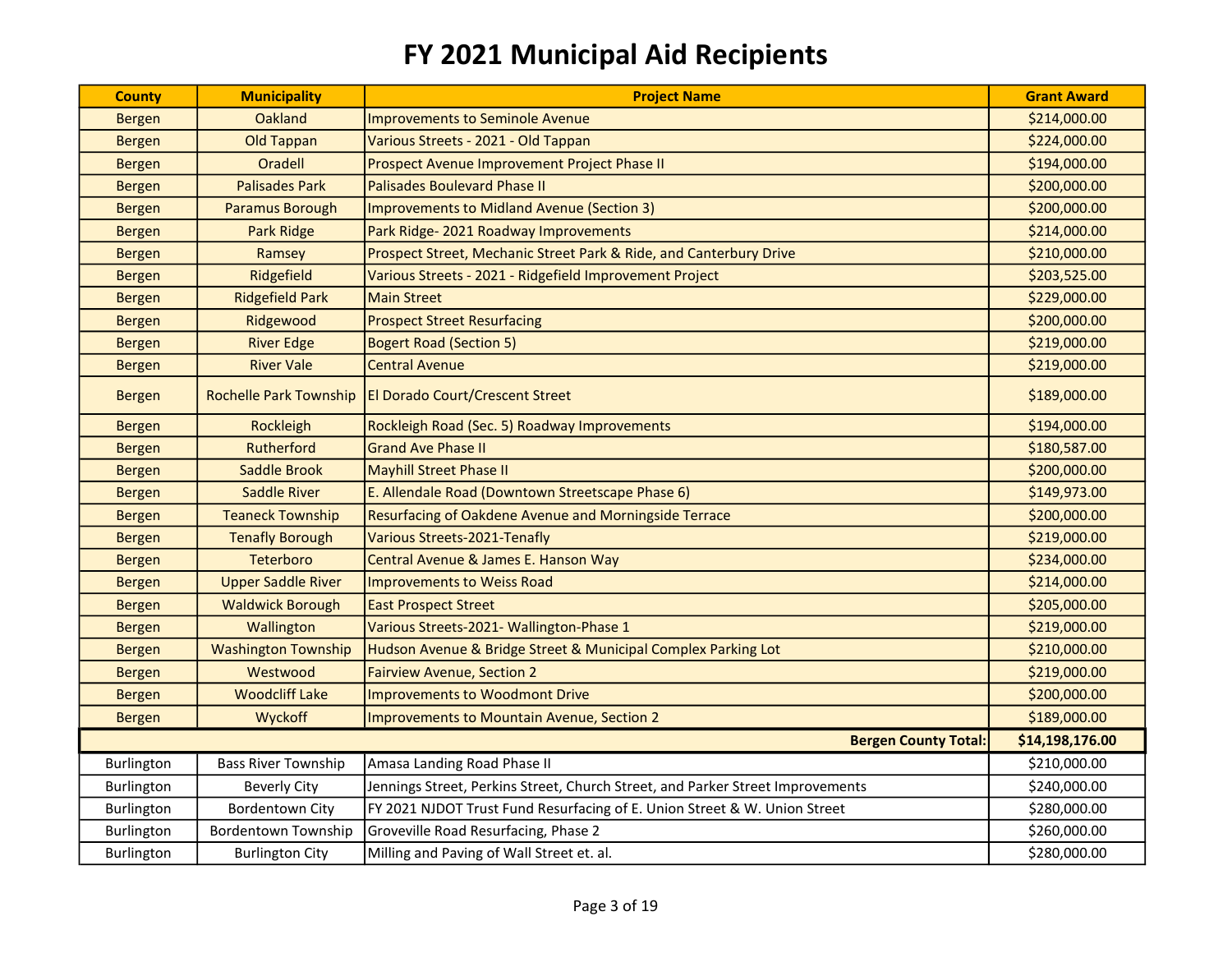| <b>County</b> | <b>Municipality</b>               | <b>Project Name</b>                                                | <b>Grant Award</b> |
|---------------|-----------------------------------|--------------------------------------------------------------------|--------------------|
| Burlington    | <b>Burlington Township</b>        | Reconstruction of Terri Lane                                       | \$240,000.00       |
| Burlington    | Chesterfield                      | White Pine Road Improvements                                       | \$210,000.00       |
| Burlington    | Cinnaminson                       | 2021 Road Program, North Randolph Ave and Various other St         | \$260,000.00       |
| Burlington    | Delanco Township                  | Delanco 2021 Road Improvement Project, 2nd St and Various other St | \$240,000.00       |
| Burlington    | Delran                            | FY 2021 Haines Mill Road Improvements                              | \$185,000.00       |
| Burlington    | Eastampton Township               | West Railroad Avenue Phase II                                      | \$171,000.00       |
| Burlington    | <b>Edgewater Park</b><br>Township | Woodlane Road Phase I                                              | \$330,690.00       |
| Burlington    | Evesham                           | Lincoln Drive North - East and West                                | \$280,000.00       |
| Burlington    | Fieldsboro Borough                | FY2020 Municipal Aid Program - Union Street Phase II               | \$230,000.00       |
| Burlington    | Florence                          | Wilbur Henry Drive Improvement                                     | \$307,000.00       |
| Burlington    | Hainesport Township               | Ark Road Resurfacing Project                                       | \$185,000.00       |
| Burlington    | Lumberton                         | Country Club Drive Improvements                                    | \$240,000.00       |
| Burlington    | Mansfield Township                | FY' 2021 NJDOT Trust Fund Resurfacing of Mansfield Road East       | \$185,000.00       |
| Burlington    | Maple Shade Township              | South Lippincott Avenue                                            | \$230,000.00       |
| Burlington    | <b>Medford Lakes</b>              | Tabernacle Road Phase III                                          | \$280,000.00       |
| Burlington    | Medford Township                  | <b>Tabernacle Road</b>                                             | \$307,000.00       |
| Burlington    | Moorestown                        | Sentinel, Cox, McElwee Road Improvements                           | \$230,000.00       |
| Burlington    | Mount Holly                       | Levis Drive and Grant Street Improvements                          | \$276,508.00       |
| Burlington    | Mount Laurel                      | Hooton Road Improvements                                           | \$210,000.00       |
| Burlington    |                                   | New Hanover Township   Hockamick Road Phase II                     | \$240,000.00       |
| Burlington    | North Hanover                     | Schoolhouse Road Phase Three                                       | \$162,000.00       |
| Burlington    | Palmyra                           | Spring Garden Street Reconstruction                                | \$240,000.00       |
| Burlington    | Pemberton Borough                 | Jane Street Roadway Improvements                                   | \$201,181.00       |
| Burlington    | Pemberton Township                | South Lakeshore Drive Roadway Improvements Phase II                | \$260,000.00       |
| Burlington    | Riverside                         | New Jersey Avenue & Washington Street Improvements                 | \$250,000.00       |
| Burlington    | Shamong                           | Grassy Lake Road Phase III                                         | \$210,000.00       |
| Burlington    | Southampton Township              | <b>Retreat Road Phase II</b>                                       | \$176,000.00       |
| Burlington    | Springfield                       | Petticoat Bridge Rd.                                               | \$185,000.00       |
| Burlington    | Tabernacle Township               | Carranza Road Phase II                                             | \$240,000.00       |
| Burlington    | Washington Township               | 2021 State Aid Improvement of Old Church Road                      | \$150,000.00       |
| Burlington    | <b>Westampton Township</b>        | Roberts Drive and Treetop Lane Improvements                        | \$176,000.00       |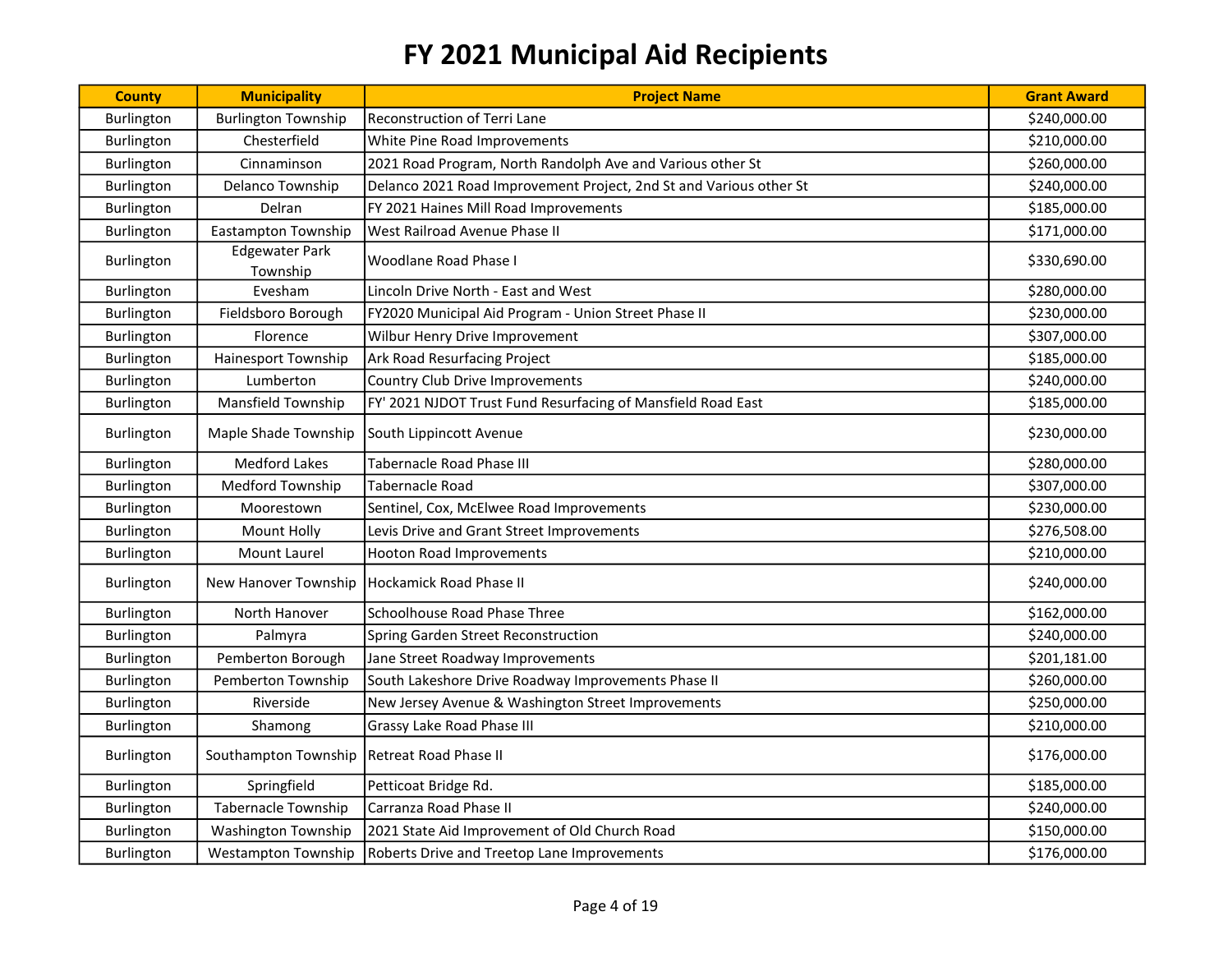| <b>County</b> | <b>Municipality</b>                 | <b>Project Name</b>                                                                       | <b>Grant Award</b> |
|---------------|-------------------------------------|-------------------------------------------------------------------------------------------|--------------------|
| Burlington    | Willingboro                         | FY' 2021 NJDOT Trust Fund Resurfacing of Pennypacker Drive (Phase II)                     | \$249,100.00       |
| Burlington    | <b>Woodland Township</b>            | Resurfacing Sooy Place Road Phase 4                                                       | \$259,000.00       |
| Burlington    | Wrightstown Borough                 | <b>Construction of Eckart Blvd</b>                                                        | \$280,000.00       |
|               |                                     | <b>Burlington County Total:</b>                                                           | \$9,145,479.00     |
| Camden        | <b>Audubon Borough</b>              | Reconstruction of E. Merchant Street Phase III & E. Pine Street                           | \$215,000.00       |
| Camden        | <b>Audubon Park Borough</b>         | <b>ROADWAY IMPROVEMENTS TO HUMMINGBIRD ROAD</b>                                           | \$151,664.00       |
| Camden        | <b>Barrington Borough</b>           | <b>RECONSTRUCTION OF AUSTIN AVENUE</b>                                                    | \$225,000.00       |
| Camden        | <b>Bellmawr</b>                     | <b>Reconstruction of Hall Avenue</b>                                                      | \$252,623.00       |
| Camden        | <b>Berlin Borough</b>               | Delaware Avenue, Pennsylvania Avenue, Florence Avenue, Aristone Drive, and Stafford Court | \$285,000.00       |
| Camden        | <b>Berlin Township</b>              | Krumm Ave., McClellan Ave. and Oak Avenue.                                                | \$235,000.00       |
| Camden        | <b>Brooklawn Borough</b>            | <b>RECONSTRUCTION OF LAKE DRIVE</b>                                                       | \$235,000.00       |
| Camden        | <b>Camden City</b>                  | <b>FY2021 Resurfacing of Various Streets</b>                                              | \$1,014,793.00     |
| Camden        | <b>Cherry Hill Township</b>         | Cherry Hill Blvd. Phase 4                                                                 | \$235,000.00       |
| Camden        | Chesilhurst                         | Reconstruction of Thompson Avenue Phase II & Zimmerman Avenue                             | \$225,000.00       |
| Camden        | Clementon                           | Atlantic Avenue, Francis Avenue, Reed Avenue, Norway Avenue & Koller Avenue               | \$215,000.00       |
| Camden        | Collingswood                        | <b>Grant Avenue Improvements - Phase 3</b>                                                | \$284,816.00       |
| Camden        | Gibbsboro Borough                   | 2021 ROADWAY IMPROVEMENTS HOLLY ROAD; (MCKEE ROAD); ((MANOR ROAD))                        | \$235,000.00       |
| Camden        | <b>Gloucester City</b>              | <b>Reconstruction of Filmore Street</b>                                                   | \$334,600.00       |
| Camden        | <b>Gloucester Township</b>          | Reconstruction of Kelly Driver Road - Phase 4                                             | \$344,857.00       |
| Camden        | <b>Haddon Heights</b>               | Reconstruction of Devon Avenue Phase II & St. Martins Avenue                              | \$285,000.00       |
| Camden        | <b>Haddon Township</b>              | <b>STRATFORD AVENUE, PHASE 1</b>                                                          | \$225,000.00       |
| Camden        | Haddonfield                         | <b>Peyton Avenue Improvements</b>                                                         | \$253,120.00       |
| Camden        | Hi-Nella                            | Resurfacing and Repairs - Minnetonka Road                                                 | \$235,000.00       |
| Camden        | <b>Laurel Springs</b>               | Trenton Avenue and Virginia Avenue.                                                       | \$174,930.00       |
| Camden        | Lawnside                            | <b>Carver Court Resurfacing</b>                                                           | \$81,505.00        |
| Camden        | Lindenwold                          | Repaving of Linden Town - Phase 2                                                         | \$402,771.00       |
| Camden        | Magnolia                            | W. Madison Avenue, Albertson Avenue, and S. Walnut Avenue                                 | \$260,000.00       |
| Camden        | <b>Merchantville</b>                | West Walnut Avenue, Woodlawn Avenue, Holly Avenue, St. James Avenue and Woodbine Avenue   | \$235,000.00       |
| Camden        | Mount Ephraim Borough   LAKE STREET |                                                                                           | \$225,000.00       |
| Camden        | Oaklyn Borough                      | W. Oakland Avenue Roadway Reconstruction Project                                          | \$225,000.00       |
| Camden        | Pennsauken Township                 | FY' 2021 NJDOT TRUST FUND RESURFACING OF MELROSE HIGHWAY                                  | \$335,230.00       |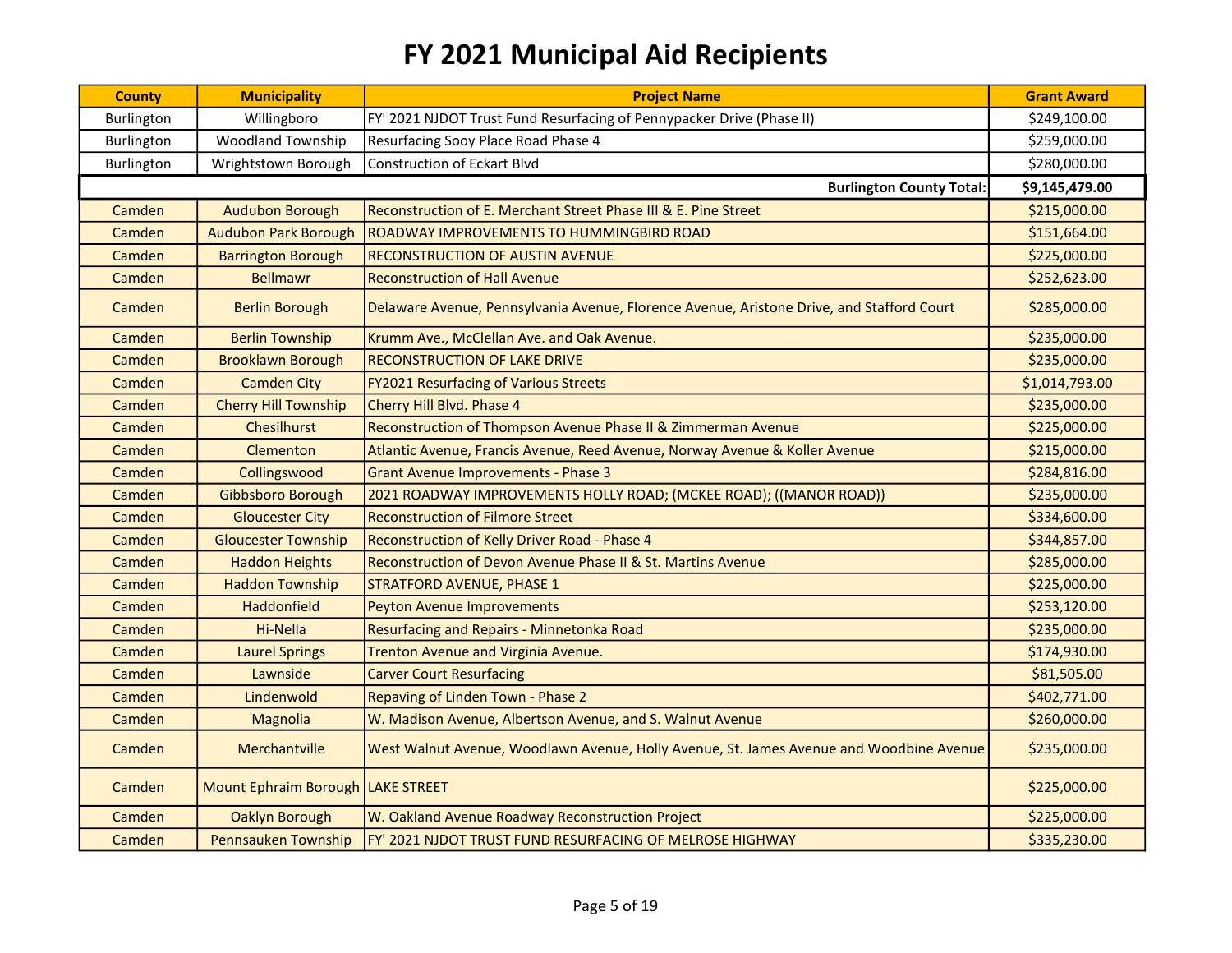| <b>County</b>                 | <b>Municipality</b>        | <b>Project Name</b>                                                                                | <b>Grant Award</b> |
|-------------------------------|----------------------------|----------------------------------------------------------------------------------------------------|--------------------|
| Camden                        | Pine Hill                  | Reconstruction of East 9th Avenue (Phase 2)                                                        | \$235,000.00       |
| Camden                        | Runnemede                  | S. Highland Avenue, N. Highland Avenue and E. Second Avenue                                        | \$225,000.00       |
| Camden                        | Somerdale Borough          | RECONSTRUCTION OF VARIOUS STREETS PARKVIEW AVENUE; (CHESTNUT AVENUE); ((CHESTNUT<br><b>AVENUE)</b> | \$285,000.00       |
| Camden                        | <b>Stratford</b>           | Homestead Road, Kirkwood Avenue & N. Central Avenue                                                | \$260,000.00       |
| Camden                        | <b>Voorhees</b>            | <b>Britton Place</b>                                                                               | \$359,129.00       |
| Camden                        | <b>Waterford Township</b>  | <b>Clifford Avenue and School House Lane</b>                                                       | \$276,820.00       |
| Camden                        | <b>Winslow Township</b>    | Wyndham Hill Pavement Preservation - Phase 2                                                       | \$339,385.00       |
| Camden                        | Woodlynne                  | Reconstruction of Parker Avenue & Elm Avenue                                                       | \$260,000.00       |
|                               |                            | <b>Camden County Total:</b>                                                                        | \$9,666,243.00     |
| Cape May                      | Avalon Borough             | Reconstruction of 53rd Street                                                                      | \$155,000.00       |
| Cape May                      | Cape May City              | Reconstruction of Pennsylvania Avenue Phase V                                                      | \$190,000.00       |
| Cape May                      | Cape May Point             | Yale Avenue                                                                                        | \$175,000.00       |
| Cape May                      | Dennis Township            | Reconstruction of Chestnut Street and a portion of East Avenue                                     | \$135,000.00       |
| Cape May                      | Lower Township             | <b>Reconstruction of Wilson Drive</b>                                                              | \$185,000.00       |
| Cape May                      | Middle Township            | Linden Lane - Phase II                                                                             | \$156,515.00       |
| Cape May                      | North Wildwood City        | Reconstruction of East 5th Avenue                                                                  | \$200,000.00       |
| Cape May                      | Ocean City                 | West Avenue from 18th Street to 26th Street                                                        | \$175,000.00       |
| Cape May                      | Sea Isle City              | Resurfacing of Central Avenue                                                                      | \$146,980.00       |
| Cape May                      | <b>Stone Harbor</b>        | Reconstruction of 83rd Street                                                                      | \$185,000.00       |
| Cape May                      | Township of Upper          | Reconstruction of Bayview Ave - Phase 4                                                            | \$175,000.00       |
| Cape May                      | West Cape May Borough      | Reconstruction of Third Ave Phase 2                                                                | \$185,000.00       |
| Cape May                      | West Wildwood              | Reconstruction of Pine Avenue                                                                      | \$160,000.00       |
| Cape May                      | Wildwood City              | <b>Reconstruction of Pacific Avenue</b>                                                            | \$165,000.00       |
| Cape May                      | Wildwood Crest             | Reconstruction of Stanton Road                                                                     | \$185,000.00       |
| Cape May                      | Woodbine                   | Clay Street and Madison Avenue                                                                     | \$165,000.00       |
| <b>Cape May County Total:</b> |                            | \$2,738,495.00                                                                                     |                    |
| Cumberland                    | <b>Bridgeton City</b>      | <b>Westwood Avenue and Various Locations Reconstruction</b>                                        | \$510,280.00       |
| Cumberland                    | <b>Commercial Township</b> | Reconstruction of Keron Drive and Parson's Lane                                                    | \$280,000.00       |
| Cumberland                    | <b>Deerfield Township</b>  | <b>Mulberry Street Resurfacing</b>                                                                 | \$159,160.00       |
| Cumberland                    | Downe                      | Downe Township Roadway Improvements                                                                | \$246,000.00       |
| Cumberland                    | <b>Fairfield Township</b>  | <b>Buck Street, Elmer Avenue and Clark Street Reconstruction</b>                                   | \$212,980.00       |
| Cumberland                    | <b>Greenwich Township</b>  | <b>Wible Road Reconstruction</b>                                                                   | \$157,000.00       |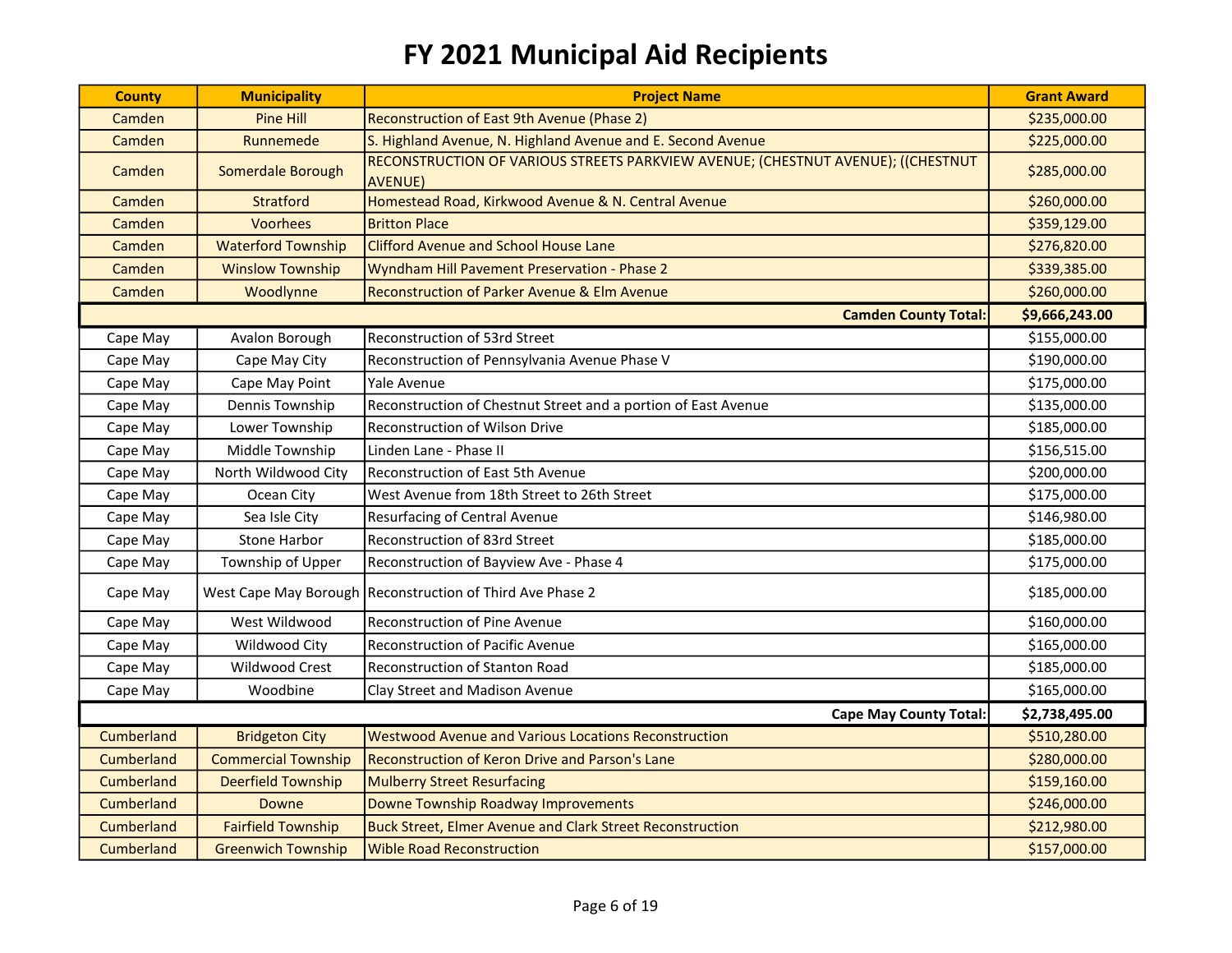| <b>County</b> | <b>Municipality</b>              | <b>Project Name</b>                                                          | <b>Grant Award</b> |
|---------------|----------------------------------|------------------------------------------------------------------------------|--------------------|
| Cumberland    | <b>Hopewell Township</b>         | Holly Terrace and Elwell Terrace Reconstruction                              | \$200,000.00       |
| Cumberland    | <b>Lawrence Township</b>         | Thompson Road / Connector Street Reconstruction                              | \$320,000.00       |
| Cumberland    |                                  | Maurice River Township   Fox Street School Access Road - Phase II            | \$151,706.00       |
| Cumberland    | <b>Millville</b>                 | Columbia Avenue, Riverside Drive and 5th Street Roadway Improvements         | \$525,497.00       |
| Cumberland    | <b>Upper Deerfield</b>           | Love Lane, Maple Avenue and Midway Avenue Reconstruction                     | \$279,100.00       |
| Cumberland    | <b>Vineland City</b>             | <b>Resurfacing of East Avenue</b>                                            | \$452,089.00       |
|               |                                  | <b>Cumberland County Total:</b>                                              | \$3,493,812.00     |
| <b>Essex</b>  | <b>Belleville</b>                | Various Streets - 2021 - Belleville Roadway Improvements Project             | \$571,360.00       |
| Essex         | <b>Bloomfield Township</b>       | <b>Broughton Avenue Improvements</b>                                         | \$739,499.00       |
| Essex         | Caldwell                         | Various Streets-2021-Caldwell                                                | \$505,000.00       |
| Essex         | Cedar Grove                      | South Mountain Avenue                                                        | \$245,000.00       |
| Essex         | East Orange City                 | Various Streets - 2021 - East Orange                                         | \$914,854.00       |
| Essex         | <b>Essex Fells</b>               | Fellswood-Fellscrest-Devon-Wootton                                           | \$276,766.00       |
| Essex         | Fairfield                        | Kulick Rd Reconstruction                                                     | \$410,000.00       |
| Essex         | Glen Ridge Borough               | Various Streets - 2021 - Glen Ridge                                          | \$530,000.00       |
| Essex         | Irvington                        | Various Streets-2021-Irvington Transportation Trust Fund Resurfacing Project | \$927,711.00       |
| Essex         | Livingston                       | Belmont Drive - Section One                                                  | \$505,000.00       |
| Essex         | Maplewood                        | Jacoby and 44th Streets                                                      | \$480,000.00       |
| Essex         | Millburn                         | Short Hills Avenue Roadway Improvements                                      | \$305,000.00       |
| Essex         | <b>Montclair Township</b>        | South Park Street & Church Street Improvements                               | \$465,625.00       |
| Essex         | <b>Newark</b>                    | Various Streets - 2021 - Newark (20 Locations, MA-21)                        | \$2,781,485.00     |
| Essex         | North Caldwell                   | Park Avenue, Tanglewood Road and Glenview Road                               | \$360,000.00       |
| Essex         | Nutley Township                  | Township of Nutley Washington Avenue Improvement Project                     | \$426,702.00       |
| Essex         | Orange                           | Various Streets - 2021 - Orange                                              | \$829,473.00       |
| Essex         | Roseland                         | <b>Steel Court</b>                                                           | \$225,000.00       |
| Essex         | South Orange Village<br>Township | West End Road Reconstruction                                                 | \$555,000.00       |
| Essex         | Verona                           | Reconstruction of Derwent Avenue                                             | \$505,000.00       |
| Essex         | <b>West Caldwell</b>             | Various Streets-2021-West Caldwell                                           | \$410,000.00       |
| Essex         | West Orange Township             | Various Roads-2021- West Orange Improvement Project                          | \$505,000.00       |
|               |                                  | <b>Essex County Total:</b>                                                   | \$13,473,475.00    |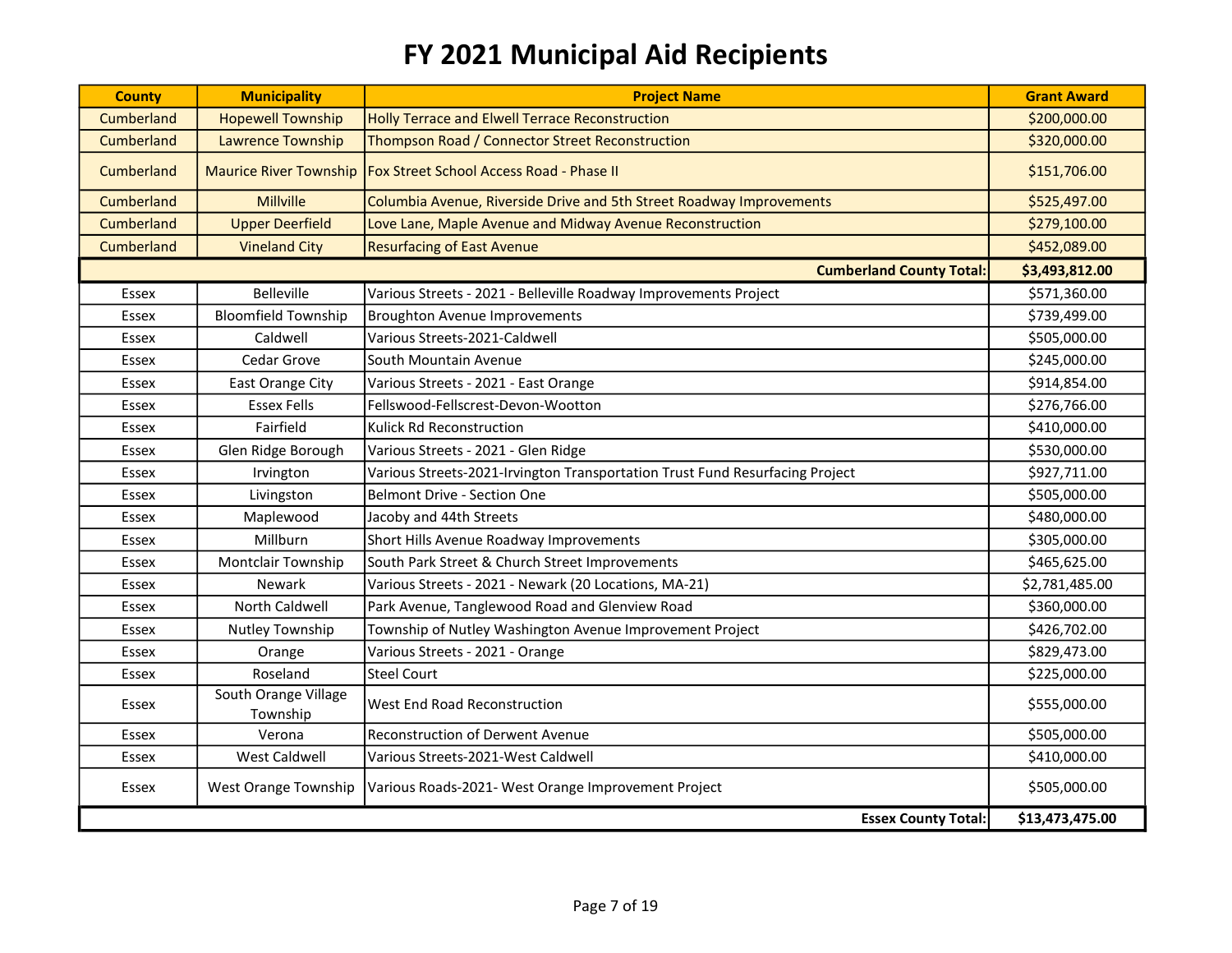| <b>County</b> | <b>Municipality</b>                       | <b>Project Name</b>                                                                         | <b>Grant Award</b> |
|---------------|-------------------------------------------|---------------------------------------------------------------------------------------------|--------------------|
| Gloucester    | <b>Clayton Borough</b>                    | South Broad Street - Phase II Roadway Improvements                                          | \$217,186.00       |
| Gloucester    | <b>Deptford Township</b>                  | <b>Resurfacing of Princeton Boulevard</b>                                                   | \$225,000.00       |
| Gloucester    | <b>East Greenwich</b>                     | Resurfacing of N. Wolfert Station Road, et. al.                                             | \$225,000.00       |
| Gloucester    | <b>Elk Township</b>                       | Ewan Rd. PHASE 2                                                                            | \$225,000.00       |
| Gloucester    | Franklin                                  | FY2021 Pennsylvania Avenue Resurfacing Phase 2                                              | \$240,000.00       |
| Gloucester    | <b>Glassboro Borough</b>                  | <b>Charles III Drive Roadway Improvements</b>                                               | \$264,718.00       |
| Gloucester    | <b>Greenwich Township</b>                 | Ladner Avenue Roadway Improvements                                                          | \$225,000.00       |
| Gloucester    | <b>Harrison Township</b>                  | High Point Roadway and Pedestrian Accessibility Improvements                                | \$220,000.00       |
| Gloucester    | <b>Logan Township</b>                     | Township Line Road, Phase 4                                                                 | \$270,000.00       |
| Gloucester    | <b>Mantua Township</b>                    | <b>Reconstruction of East Mercer Avenue</b>                                                 | \$212,000.00       |
| Gloucester    | <b>Monroe Township</b>                    | <b>Whispering Woods Drive Resurfacing</b>                                                   | \$296,441.00       |
| Gloucester    | <b>National Park</b>                      | Simpson Avenue Resurfacing & Reconstruction                                                 | \$225,000.00       |
| Gloucester    | <b>Newfield Borough</b>                   | <b>Rena Street Reconstruction</b>                                                           | \$220,000.00       |
| Gloucester    | Paulsboro                                 | North Delaware Street Roadway Improvements                                                  | \$230,000.00       |
| Gloucester    | <b>Pitman Borough</b>                     | <b>Reconstruction of Centre Avenue</b>                                                      | \$237,000.00       |
| Gloucester    | South Harrison                            | Reconstruction of Lincoln Road Phase III & Marl Road                                        | \$225,000.00       |
| Gloucester    | Swedesboro                                | <b>Reconstruction of Leahy Avenue</b>                                                       | \$265,000.00       |
| Gloucester    | <b>Washington Township</b>                | Bells Lake Rd Improvements, Phase 2                                                         | \$218,500.00       |
| Gloucester    | <b>Wenonah Borough</b>                    | Drainage and Roadway Improvements to Lenape Trail                                           | \$265,000.00       |
| Gloucester    | <b>West Deptford</b>                      | Imperial Way Resurfacing & Reconstruction                                                   | \$220,000.00       |
| Gloucester    | <b>Westville Borough</b>                  | <b>Reconstruction of Pine Street</b>                                                        | \$150,000.00       |
| Gloucester    | Woodbury                                  | <b>Progress Avenue</b>                                                                      | \$305,325.00       |
| Gloucester    | <b>Woodbury Heights</b><br><b>Borough</b> | <b>Walnut Avenue Roadway Improvements</b>                                                   | \$255,000.00       |
| Gloucester    | <b>Woolwich Township</b>                  | Swedesboro Avenue Rehabilitation                                                            | \$215,000.00       |
|               |                                           | <b>Gloucester County Total:</b>                                                             | \$5,651,170.00     |
| Hudson        | Bayonne                                   | Bayonne 2021 Roadway Improvements                                                           | \$802,443.00       |
| Hudson        | East Newark Borough                       | Various Streets Improvements-2021-East Newark                                               | \$173,000.00       |
| Hudson        | <b>Guttenberg Town</b>                    | Bergenline and Broadway Avenue-2021                                                         | \$600,000.00       |
| Hudson        | Harrison                                  | Various Streets - 2021- Harrison 3rd St, Harrison Ave, So. 2nd St, Searing Ave & William St | \$662,483.00       |
| Hudson        | Hoboken                                   | Various Streets - 2021 - Hoboken                                                            | \$809,574.00       |
| Hudson        | Jersey City                               | Caven Point and Liberty Harbor Roadway Preservation Project-2021                            | \$1,868,151.00     |
| Hudson        | Kearny                                    | Kearny Avenue Roadway Improvements 2021                                                     | \$476,229.00       |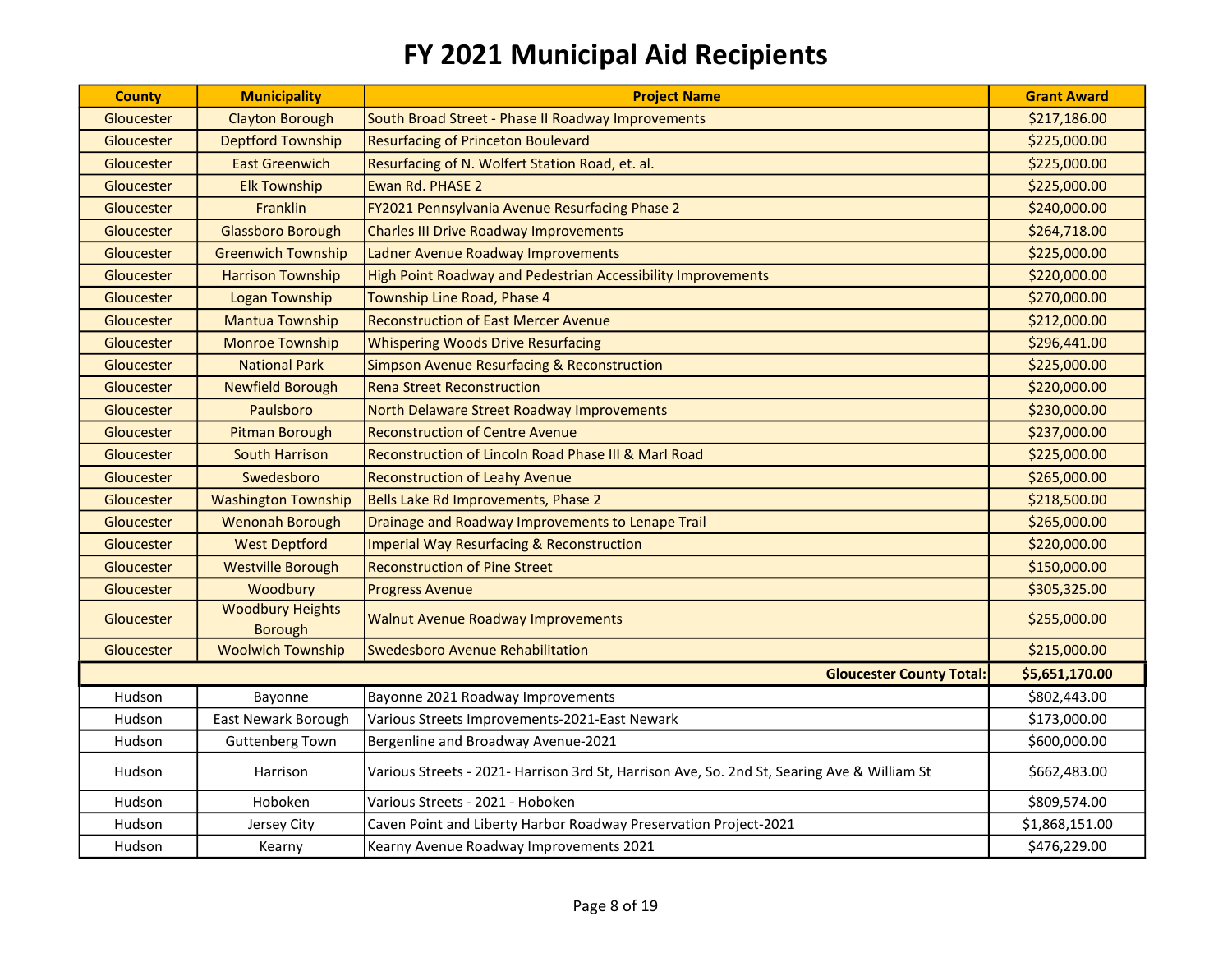| <b>County</b>    | <b>Municipality</b>         | <b>Project Name</b>                                                | <b>Grant Award</b> |
|------------------|-----------------------------|--------------------------------------------------------------------|--------------------|
| Hudson           |                             | North Bergen Township   Various Streets-2021- North Bergen         | \$759,728.00       |
| Hudson           | Secaucus Town               | Front Street Preservation Project                                  | \$404,976.00       |
| Hudson           | <b>Union City</b>           | Various Streets-Union City-2021                                    | \$915,396.00       |
| Hudson           | Weehawken Township          | 2021 Various Roadway Improvements Project-Weehawken                | \$467,365.00       |
| Hudson           | West New York               | Various Streets-2021- West New York                                | \$678,591.00       |
|                  |                             | <b>Hudson County Total:</b>                                        | \$8,617,936.00     |
| Hunterdon        | <b>Alexandria Township</b>  | <b>Schaaf Road Section III</b>                                     | \$173,500.00       |
| <b>Hunterdon</b> | <b>Bethlehem Township</b>   | Person Road                                                        | \$140,250.00       |
| <b>Hunterdon</b> | <b>Bloomsbury Borough</b>   | <b>Willow Avenue Improvement Project</b>                           | \$105,000.00       |
| Hunterdon        | <b>Califon Borough</b>      | <b>Various Roads</b>                                               | \$204,000.00       |
| Hunterdon        | <b>Clinton Town</b>         | <b>Center Street Sidewalk Extension &amp; Pavement Restoration</b> | \$100,000.00       |
| Hunterdon        | <b>Clinton Township</b>     | <b>Grayrock Road Improvements</b>                                  | \$194,000.00       |
| Hunterdon        | <b>Delaware Township</b>    | <b>Rittenhouse Road Improvements</b>                               | \$128,568.00       |
| Hunterdon        | <b>East Amwell Township</b> | Linvale Road Improvement Project - Section IV                      | \$153,000.00       |
| Hunterdon        | <b>Flemington Borough</b>   | <b>Bloomfield Avenue Road Improvement</b>                          | \$173,500.00       |
| <b>Hunterdon</b> | <b>Franklin Township</b>    | Oak Grove Road Improvement Project                                 | \$150,000.00       |
| <b>Hunterdon</b> | <b>Frenchtown Borough</b>   | Downtown Streets Improvement Project                               | \$214,000.00       |
| <b>Hunterdon</b> | <b>Hampton Borough</b>      | Foss Avenue Improvement Project - Section II                       | \$153,000.00       |
| Hunterdon        | <b>High Bridge Borough</b>  | River Road Improvement Project - Section II                        | \$214,000.00       |
| Hunterdon        | <b>Holland</b>              | Mt. Joy Road Improvements Phase 2                                  | \$153,000.00       |
| <b>Hunterdon</b> | <b>Kingwood Township</b>    | <b>Warsaw Road</b>                                                 | \$194,000.00       |
| <b>Hunterdon</b> | Lambertville City           | Improvements to Grant Avenue & Allen Street                        | \$113,150.00       |
| Hunterdon        | Lebanon Borough             | <b>Clark Road Resurfacing</b>                                      | \$150,000.00       |
| Hunterdon        | Lebanon Township            | <b>East Hill Road Resurfacing Project</b>                          | \$183,500.00       |
| Hunterdon        | <b>Milford Borough</b>      | Phillis Lane and William Street Improvement Project                | \$151,360.00       |
| Hunterdon        | <b>Raritan Township</b>     | <b>Case Blvd Reconstruction</b>                                    | \$204,000.00       |
| Hunterdon        | <b>Readington Township</b>  | <b>Kline Boulevard Improvements</b>                                | \$140,250.00       |
| <b>Hunterdon</b> | Tewksbury                   | Water St Improvements Phase 1                                      | \$183,500.00       |
| Hunterdon        | <b>Union Township</b>       | <b>Baptist Church Rd. Section 3</b>                                | \$163,500.00       |
| Hunterdon        |                             | West Amwell Township   Mt. Airy Village Road Improvement Project   | \$224,000.00       |
|                  |                             | <b>Hunterdon County Total:</b>                                     | \$3,963,078.00     |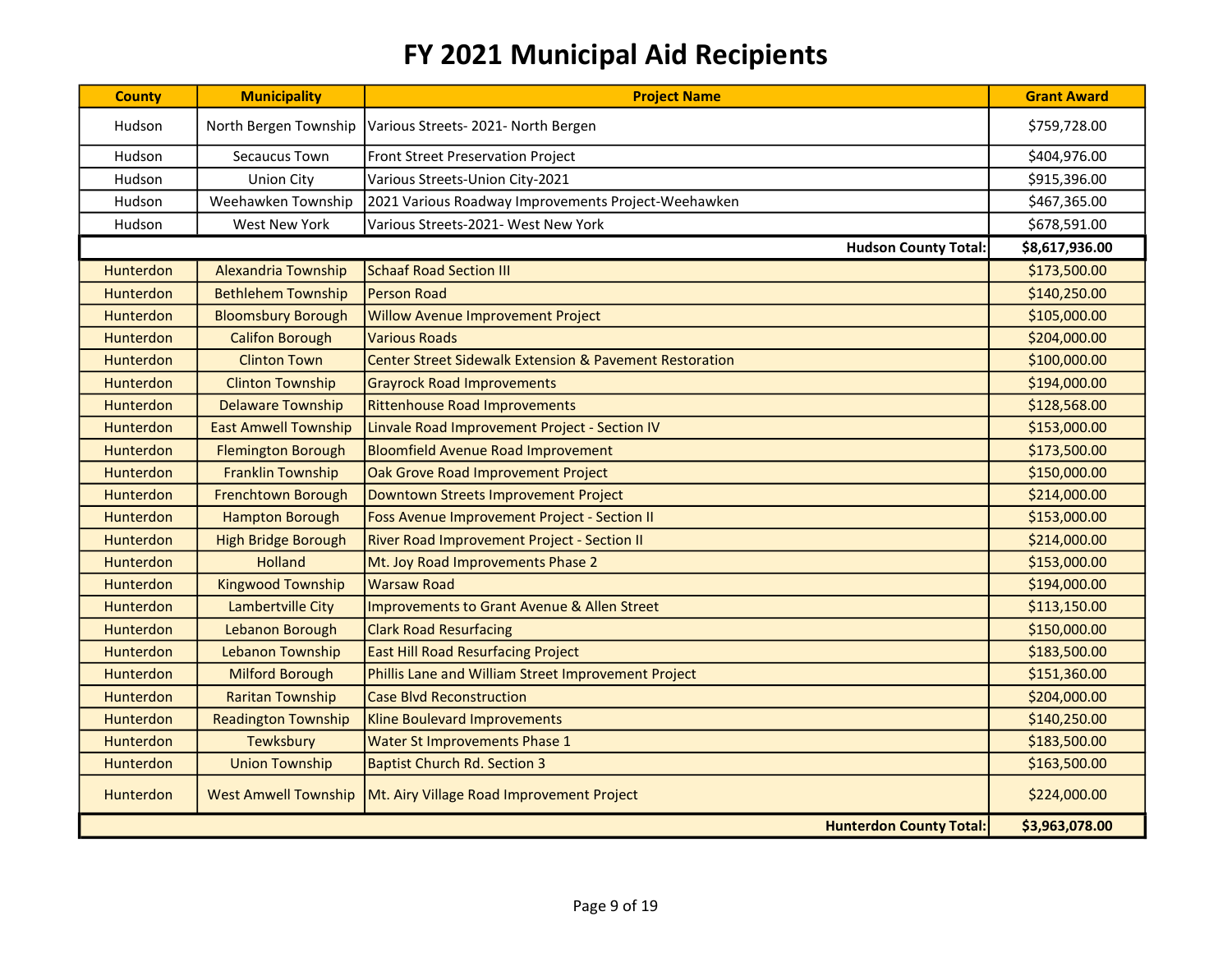| <b>County</b>    | <b>Municipality</b>        | <b>Project Name</b>                                                                                     | <b>Grant Award</b> |
|------------------|----------------------------|---------------------------------------------------------------------------------------------------------|--------------------|
|                  |                            |                                                                                                         |                    |
| Mercer           | East Windsor Township      | lOak Branch Road & Various Streets.                                                                     | \$530,000.00       |
| Mercer           | <b>Ewing Township</b>      | FY' 2021 NJDOT TRUST FUND RECONSTRUCTION OF STUYVESANT AVENUE                                           | \$384,940.00       |
| Mercer           | Hamilton Township          | Yardville-Hamilton Sq. Rd.                                                                              | \$655,000.00       |
| Mercer           | Hightstown                 | Improvements to Hausser Avenue, Bennett Place, and Prospect Drive                                       | \$500,000.00       |
| Mercer           | Hopewell Borough           | Railroad Place Road Improvements                                                                        | \$282,290.00       |
| Mercer           | <b>Hopewell Township</b>   | Roadway Improvement Harbourton-Rocktown Road                                                            | \$515,000.00       |
| Mercer           | Lawrence                   | Road Improvement Program (Cold Soil Road)                                                               | \$550,000.00       |
| Mercer           | Pennington                 | Improvements to West Franklin Avenue and Knowles Street                                                 | \$515,000.00       |
| Mercer           | Princeton                  | Improvements to Witherspoon Street                                                                      | \$625,000.00       |
| Mercer           | Robbinsville               | <b>Voelbel Road Resurfacing Project</b>                                                                 | \$600,000.00       |
| Mercer           | Trenton                    | West State Street Rehabilitation Project                                                                | \$1,211,841.00     |
| Mercer           |                            | West Windsor Township RABBIT HILL ROAD ROADWAY RECONSTRUCTION                                           | \$575,000.00       |
|                  |                            | <b>Mercer County Total:</b>                                                                             | \$6,944,071.00     |
| <b>Middlesex</b> | <b>Carteret Borough</b>    | <b>Waterfront Ferry Terminal Roadway Improvements</b>                                                   | \$678,973.00       |
| <b>Middlesex</b> | Cranbury                   | Old Cranbury Road Improvements                                                                          | \$343,256.00       |
| <b>Middlesex</b> | <b>Dunellen</b>            | Lincoln Avenue Roadway Improvements                                                                     | \$504,550.00       |
| <b>Middlesex</b> |                            | East Brunswick Township Fern Road Improvements                                                          | \$475,575.00       |
| <b>Middlesex</b> | <b>Edison Township</b>     | <b>Roadway Improvements to Kilmer Road</b>                                                              | \$667,014.00       |
| <b>Middlesex</b> | <b>Helmetta</b>            | 2021 Road Improvements Locust Drive                                                                     | \$312,756.00       |
| <b>Middlesex</b> | <b>Highland Park</b>       | 2021 Roadway Improvements                                                                               | \$438,225.00       |
| <b>Middlesex</b> | Jamesburg Borough          | Road Improvements - Grand St, McKnight Ave and Mill Road                                                | \$321,605.00       |
| <b>Middlesex</b> | Metuchen Borough           | 2021 Various Roadway Improvements Project                                                               | \$438,225.00       |
| <b>Middlesex</b> | <b>Middlesex</b>           | 2021 Various Roadway Improvements Project                                                               | \$385,875.00       |
| <b>Middlesex</b> | <b>Milltown</b>            | <b>Clayton Court Improvements</b>                                                                       | \$520,233.00       |
| <b>Middlesex</b> | <b>Monroe</b>              | N State Home, Lower Matchaponix, & Spotswood Gravel Hill Roads - Roadway and Pedestrian<br>Improvements | \$609,250.00       |
| <b>Middlesex</b> | <b>New Brunswick</b>       | Sandford Street Roadway Improvements                                                                    | \$650,000.00       |
| <b>Middlesex</b> | <b>North Brunswick</b>     | Roadway Improvements to Evelyn Avenue                                                                   | \$566,900.00       |
| <b>Middlesex</b> | <b>Old Bridge Township</b> | OBT-PHILLIPS DRIVE RESURFACING-PHASE II                                                                 | \$374,535.00       |
| <b>Middlesex</b> | <b>Perth Amboy City</b>    | Roadway Improvements for Kelly Avenue, Rudyard Drive and Franklin Drive                                 | \$506,752.00       |
| <b>Middlesex</b> | Piscataway                 | NETHERWOOD AVENUE IMPROVEMENTS                                                                          | \$566,900.00       |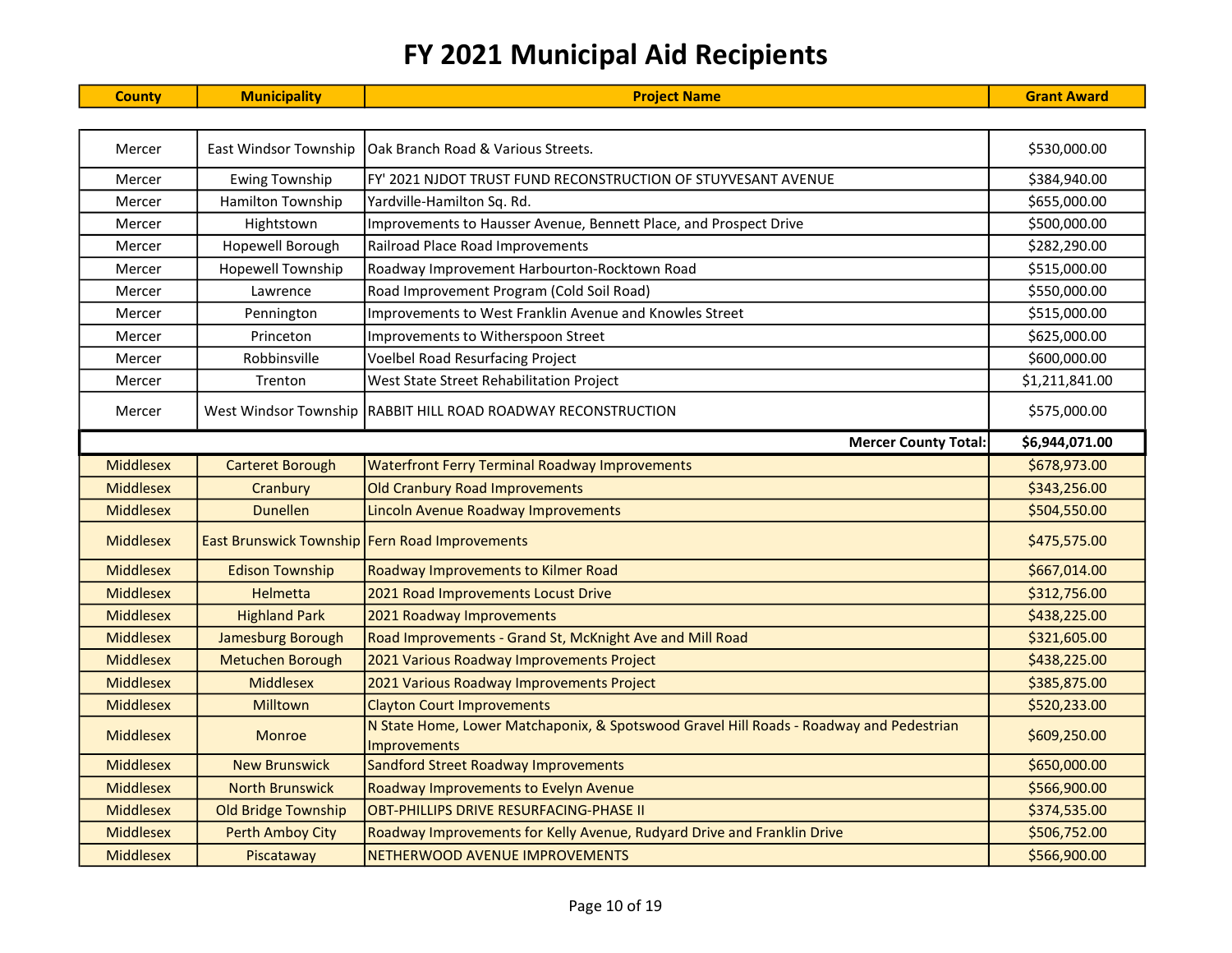| <b>County</b>    | <b>Municipality</b>                | <b>Project Name</b>                                                       | <b>Grant Award</b> |
|------------------|------------------------------------|---------------------------------------------------------------------------|--------------------|
| <b>Middlesex</b> | <b>Plainsboro Township</b>         | College Road East                                                         | \$566,900.00       |
| <b>Middlesex</b> | <b>Sayreville Borough</b>          | South Minnisink Avenue Roadway Improvements                               | \$475,575.00       |
| <b>Middlesex</b> | <b>South Amboy City</b>            | Feltus Street Phase 2, Roadway and Pedestrian Improvements                | \$667,014.00       |
| <b>Middlesex</b> | <b>South Brunswick</b><br>Township | Williams Road / Roberts Street Roadway Improvements                       | \$524,550.00       |
| <b>Middlesex</b> | <b>South Plainfield</b>            | <b>Durham Avenue</b>                                                      | \$438,225.00       |
| <b>Middlesex</b> | South River Borough                | 2021 Roadway Improvements                                                 | \$475,575.00       |
| <b>Middlesex</b> | Spotswood                          | 2021 Roadway Improvements                                                 | \$475,575.00       |
| <b>Middlesex</b> | <b>Woodbridge Township</b>         | Chain O'Hills Road, Milling and Paving                                    | \$717,455.00       |
|                  |                                    | <b>Middlesex County Total:</b>                                            | \$12,701,493.00    |
| Monmouth         | Aberdeen                           | Van Brackle Roadway Improvements                                          | \$240,000.00       |
| Monmouth         | Allenhurst Borough                 | Spier Avenue                                                              | \$175,000.00       |
| Monmouth         | Allentown Borough                  | Sidewalk Improvements Program                                             | \$375,000.00       |
| Monmouth         | Asbury Park                        | Monroe Avenue & Comstock Street Roadway Improvements                      | \$482,726.00       |
| Monmouth         | <b>Atlantic Highlands</b>          | 2021 DOT Road Improvement Program Project                                 | \$320,000.00       |
| Monmouth         | Avon-by-the-Sea                    | FY2021 NJDOT Municipal Aid Program - Roadway Improvements to Fifth Avenue | \$255,000.00       |
| Monmouth         | Belmar Borough                     | Fifteenth Avenue Phase II                                                 | \$185,000.00       |
| Monmouth         | <b>Bradley Beach</b>               | Newark Avenue Phase II                                                    | \$185,000.00       |
| Monmouth         | <b>Brielle Borough</b>             | Improvements to Green Avenue                                              | \$175,000.00       |
| Monmouth         | Colts Neck Township                | Improvements to Clover Hill Road Phase I                                  | \$250,000.00       |
| Monmouth         | Deal Borough                       | Lawrence Avenue                                                           | \$230,000.00       |
| Monmouth         | Eatontown Borough                  | Industrial Way West Resurfacing Phase 2                                   | \$340,000.00       |
| Monmouth         | Englishtown                        | West Dey Street Improvements                                              | \$120,000.00       |
| Monmouth         | Fair Haven                         | Improvements to Third Street - Phase II                                   | \$240,000.00       |
| Monmouth         | Farmingdale Borough                | Phase 5 Main Street Pedestrian Improvements                               | \$240,000.00       |
| Monmouth         | Freehold Borough                   | Stokes Street Roadway Improvements                                        | \$305,000.00       |
| Monmouth         | Freehold Township                  | Iron Bridge Road - Phase II                                               | \$290,000.00       |
| Monmouth         | Hazlet Township                    | Sidewalk Improvements to Middle Road and Union Avenue                     | \$220,000.00       |
| Monmouth         | Highlands Borough                  | Improvements to King St & Mathews St                                      | \$165,000.00       |
| Monmouth         | Holmdel                            | Crawfords Corner Road Improvements Phase VI                               | \$270,000.00       |
| Monmouth         | Howell                             | <b>Newtons Corner Road</b>                                                | \$250,000.00       |
| Monmouth         | Interlaken Borough                 | Improvements to Bridlemere Phase I                                        | \$215,000.00       |
| Monmouth         | Keansburg                          | Maple Avenue Roadway Improvements                                         | \$295,000.00       |
| Monmouth         | Keyport                            | <b>Fulton Street Area Improvements</b>                                    | \$270,000.00       |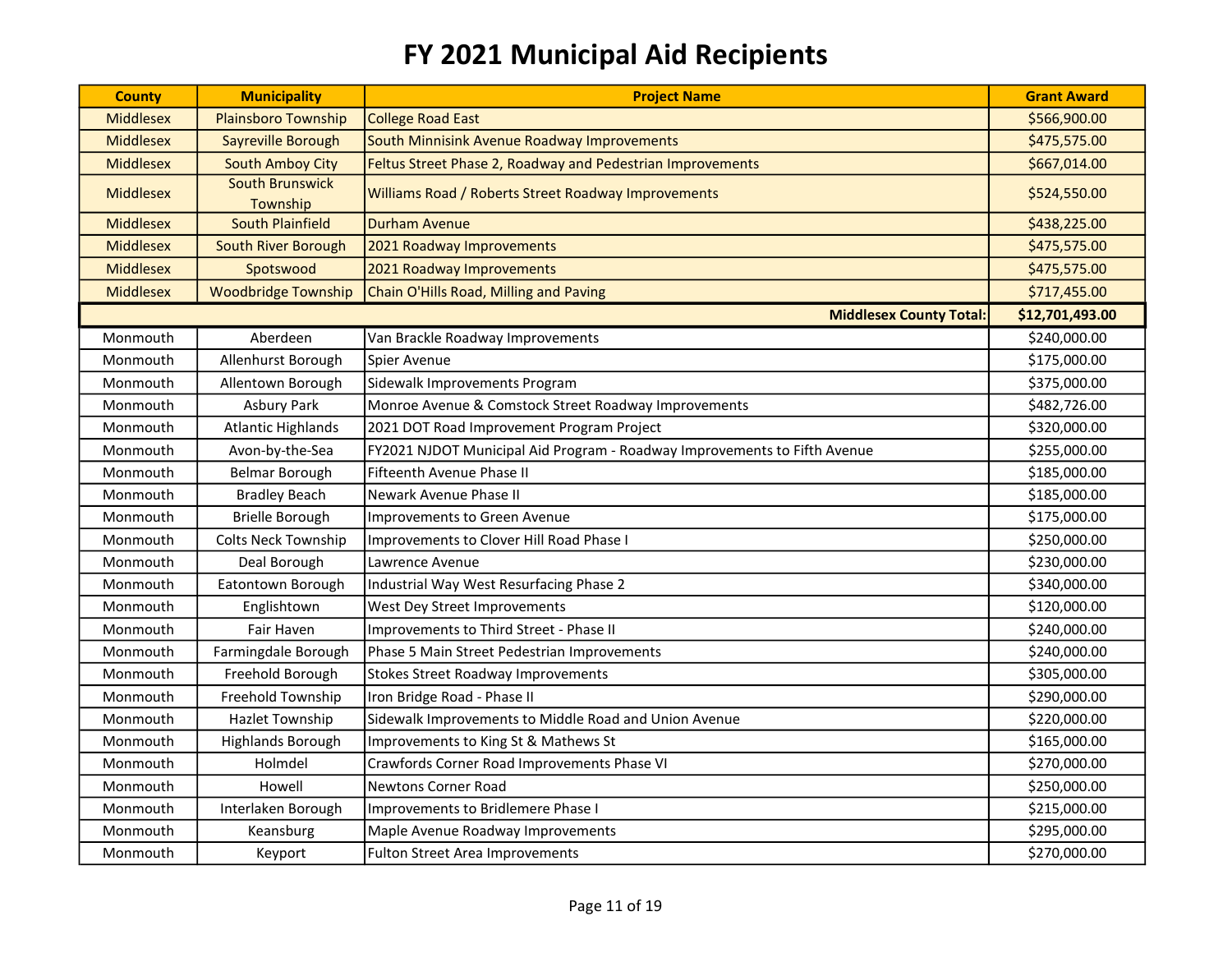| <b>County</b>                 | <b>Municipality</b>         | <b>Project Name</b>                                              | <b>Grant Award</b> |
|-------------------------------|-----------------------------|------------------------------------------------------------------|--------------------|
| Monmouth                      | Lake Como Borough           | Improvements to 17th Avenue and Various Curb Ramps               | \$245,000.00       |
| Monmouth                      | Little Silver Borough       | Branch Avenue - Pedestrian Crosswalk Safety                      | \$80,000.00        |
| Monmouth                      | Loch Arbour Village         | Euclid Avenue Phase V                                            | \$150,000.00       |
| Monmouth                      | Long Branch City            | Long Branch Avenue Improvements                                  | \$371,331.00       |
| Monmouth                      | Manalapan                   | FY2021 Improvements to Ryan Road                                 | \$270,000.00       |
| Monmouth                      | Manasquan Borough           | First Avenue Improvements Phase 1                                | \$305,000.00       |
| Monmouth                      | Marlboro                    | Union Hill Road                                                  | \$205,000.00       |
| Monmouth                      | Matawan                     | Sapphire Lane Improvements                                       | \$150,000.00       |
| Monmouth                      | Middletown Township         | Sleepy Hollow Road Improvement Project                           | \$270,000.00       |
| Monmouth                      | Millstone                   | Improvements to Sections of Millstone Road                       | \$305,000.00       |
| Monmouth                      | Monmouth Beach<br>Borough   | Valentine Street and Wesley Street Improvements                  | \$270,000.00       |
| Monmouth                      | Neptune City Borough        | 2021 Various Road Improvements                                   | \$241,132.00       |
| Monmouth                      | Neptune Township            | Improvements to a portion of Myrtle Avenue                       | \$226,803.00       |
| Monmouth                      | Ocean Township              | Deal Road - Phase III                                            | \$320,000.00       |
| Monmouth                      | Oceanport                   | Comanche Drive Improvements Phase 2                              | \$150,000.00       |
| Monmouth                      | <b>Red Bank</b>             | South Street Roadway Rehabilitation                              | \$220,000.00       |
| Monmouth                      | Roosevelt                   | <b>Improvements to Pine Drive</b>                                | \$180,000.00       |
| Monmouth                      | Rumson                      | Shrewsbury Drive Resiliency & Drainage Improvements - Phase 2    | \$305,000.00       |
| Monmouth                      | Sea Bright Borough          | Peninsula Avenue and New Street Improvements Project             | \$125,000.00       |
| Monmouth                      | Sea Girt                    | Bell Place Bicycle Path Improvements                             | \$120,000.00       |
| Monmouth                      | Shrewsbury Borough          | White Street Safety Improvements                                 | \$270,000.00       |
| Monmouth                      | Shrewsbury Township         | Barker Avenue Improvements Phase 2                               | \$100,000.00       |
| Monmouth                      | Spring Lake Borough         | Passaic Avenue Phase II                                          | \$245,000.00       |
| Monmouth                      | Spring Lake Heights         | <b>OCEAN ROAD IMPROVEMENTS</b>                                   | \$240,000.00       |
| Monmouth                      | <b>Tinton Falls Borough</b> | Shrewsbury Avenue Sidewalk Improvements                          | \$265,000.00       |
| Monmouth                      | Union Beach Borough         | Reconstruction of Prospect Avenue                                | \$375,000.00       |
| Monmouth                      | <b>Upper Freehold</b>       | <b>Burlington Path Road</b>                                      | \$290,000.00       |
| Monmouth                      | Wall                        | Improvements to Ocean Road                                       | \$235,000.00       |
| Monmouth                      | West Long Branch            | Linden Ave, Walnut Place, Forest St. and Laurel St. Improvements | \$270,000.00       |
| <b>Monmouth County Total:</b> |                             |                                                                  | \$12,891,992.00    |
| <b>Morris</b>                 | <b>Boonton Town</b>         | <b>Wootton Street - Phase 2</b>                                  | \$321,700.00       |
| <b>Morris</b>                 | <b>Boonton Township</b>     | North Main Street Resurfacing                                    | \$191,800.00       |
| <b>Morris</b>                 | <b>Butler</b>               | <b>Western Avenue Road Resurfacing</b>                           | \$366,000.00       |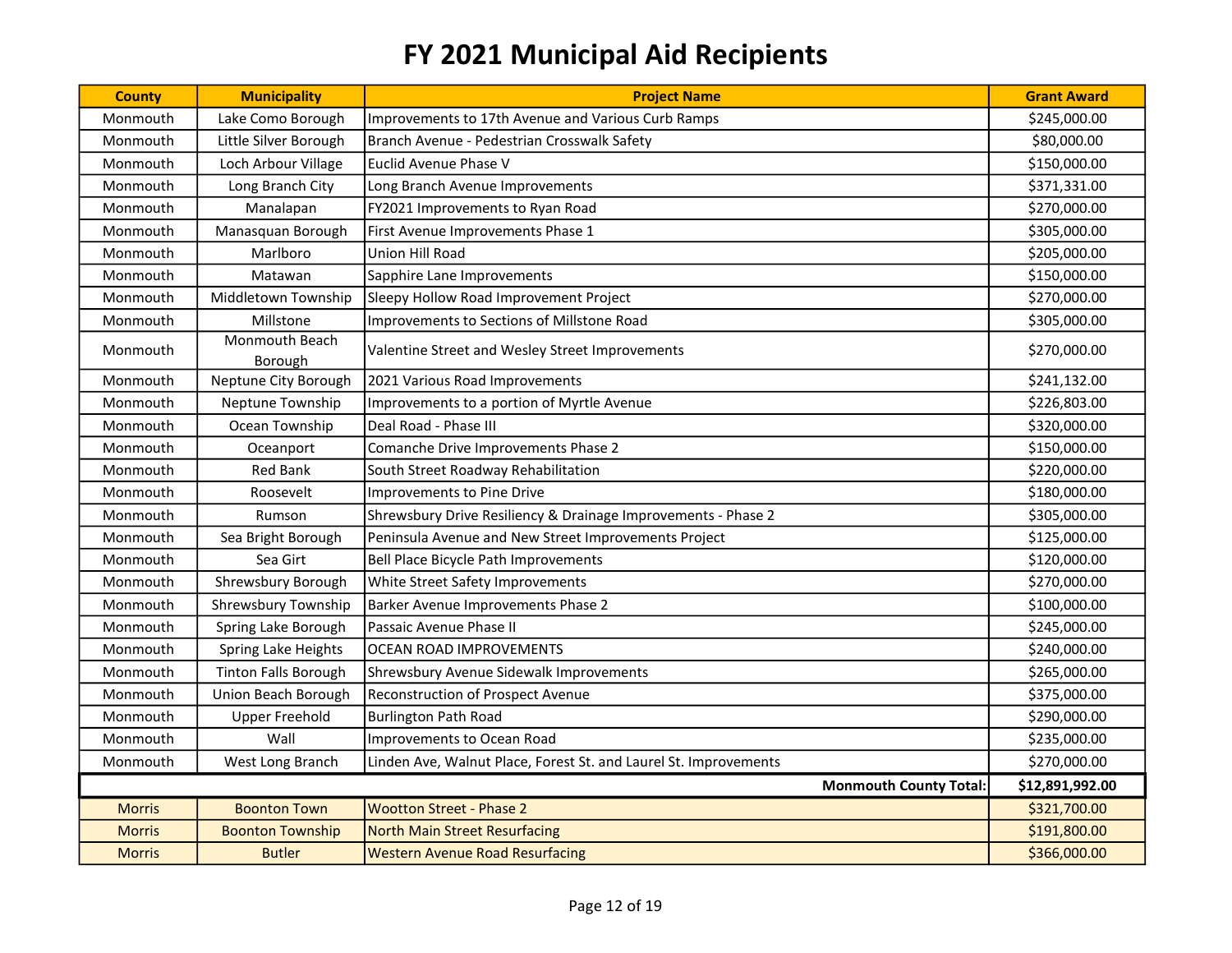| <b>County</b> | <b>Municipality</b>                      | <b>Project Name</b>                                     | <b>Grant Award</b> |
|---------------|------------------------------------------|---------------------------------------------------------|--------------------|
| <b>Morris</b> | <b>Chatham Borough</b>                   | <b>Woodland Road Preservation Project</b>               | \$138,100.00       |
| <b>Morris</b> | <b>Chatham Township</b>                  | <b>Noe Avenue Resurfacing Project</b>                   | \$162,000.00       |
| <b>Morris</b> | <b>Chester Borough</b>                   | Main St, Grove St, and Budd Ave Realignment             | \$291,700.00       |
| <b>Morris</b> | <b>Chester Township</b>                  | <b>East Fox Chase Road</b>                              | \$261,700.00       |
| <b>Morris</b> | <b>Denville</b>                          | East & West Main Street Resurfacing Project             | \$148,600.00       |
| <b>Morris</b> | <b>Dover Town</b>                        | <b>White Street Improvements</b>                        | \$411,700.00       |
| <b>Morris</b> | <b>East Hanover</b>                      | <b>Various Streets</b>                                  | \$291,700.00       |
| <b>Morris</b> | <b>Florham Park Borough</b>              | Elm Street Roadway and Drainage Improvement Project     | \$411,700.00       |
| <b>Morris</b> | <b>Hanover Township</b>                  | South Jefferson Road                                    | \$200,000.00       |
| <b>Morris</b> | <b>Harding Township</b>                  | <b>Pleasantville Road Resurfacing</b>                   | \$132,491.00       |
| <b>Morris</b> | Jefferson Township                       | Ridge Road Improvements - Phase 1                       | \$351,700.00       |
| <b>Morris</b> | Kinnelon Borough                         | <b>Cutlass Road</b>                                     | \$231,700.00       |
| <b>Morris</b> | <b>Lincoln Park Borough</b>              | <b>Various Roads</b>                                    | \$381,700.00       |
| <b>Morris</b> | Long Hill Township                       | Main/Central Avenue Road Improvements                   | \$261,700.00       |
| <b>Morris</b> | <b>Madison</b>                           | Green Avenue Pedestrian Safety Project                  | \$191,800.00       |
| <b>Morris</b> | <b>Mendham Borough</b>                   | Dean Road - Section 2                                   | \$231,700.00       |
| <b>Morris</b> | <b>Mendham Township</b>                  | Mt Pleasant Road                                        | \$411,700.00       |
| <b>Morris</b> | <b>Mine Hill</b>                         | <b>Bassett Avenue Neighborhood Roadway Improvements</b> | \$250,000.00       |
| <b>Morris</b> | <b>Montville Township</b>                | <b>New Maple Avenue Resurfacing</b>                     | \$200,000.00       |
| <b>Morris</b> | <b>Morris Plains</b>                     | <b>Grove Avenue Improvements</b>                        | \$188,200.00       |
| <b>Morris</b> | <b>Morris Township</b>                   | <b>Normandy Parkway Resurfacing</b>                     | \$291,700.00       |
| <b>Morris</b> | <b>Morristown Town</b>                   | <b>Various Roads Improvements</b>                       | \$291,700.00       |
| <b>Morris</b> | <b>Mount Olive</b>                       | <b>Continental Drive Phase 2</b>                        | \$230,200.00       |
| <b>Morris</b> | <b>Mountain Lakes</b>                    | North Glen Road                                         | \$208,000.00       |
| <b>Morris</b> | <b>Netcong Borough</b>                   | <b>Allen Terrace Resurfacing</b>                        | \$141,200.00       |
| <b>Morris</b> | <b>Parsippany-Troy Hills</b><br>Township | North Beverwyck Rd Streetscape, Ph I                    | \$351,700.00       |
| <b>Morris</b> | Pequannock                               | <b>West Parkway North</b>                               | \$291,700.00       |
| <b>Morris</b> | <b>Randolph Township</b>                 | Park Avenue Paving Phase 1                              | \$261,700.00       |
| <b>Morris</b> | <b>Riverdale Borough</b>                 | Newark Pompton Turnpike                                 | \$351,700.00       |
| <b>Morris</b> | <b>Rockaway Borough</b>                  | <b>Mannino-Nichols Drive</b>                            | \$247,900.00       |
| <b>Morris</b> | <b>Rockaway Township</b>                 | <b>Queens Road</b>                                      | \$191,800.00       |
| <b>Morris</b> | Roxbury                                  | Eyland Avenue Phase 2 Reconstruction & Resurfacing      | \$231,700.00       |
| <b>Morris</b> | <b>Victory Gardens</b>                   | Jefferson Ave, Coolidge Ave & Monroe Ave                | \$120,000.00       |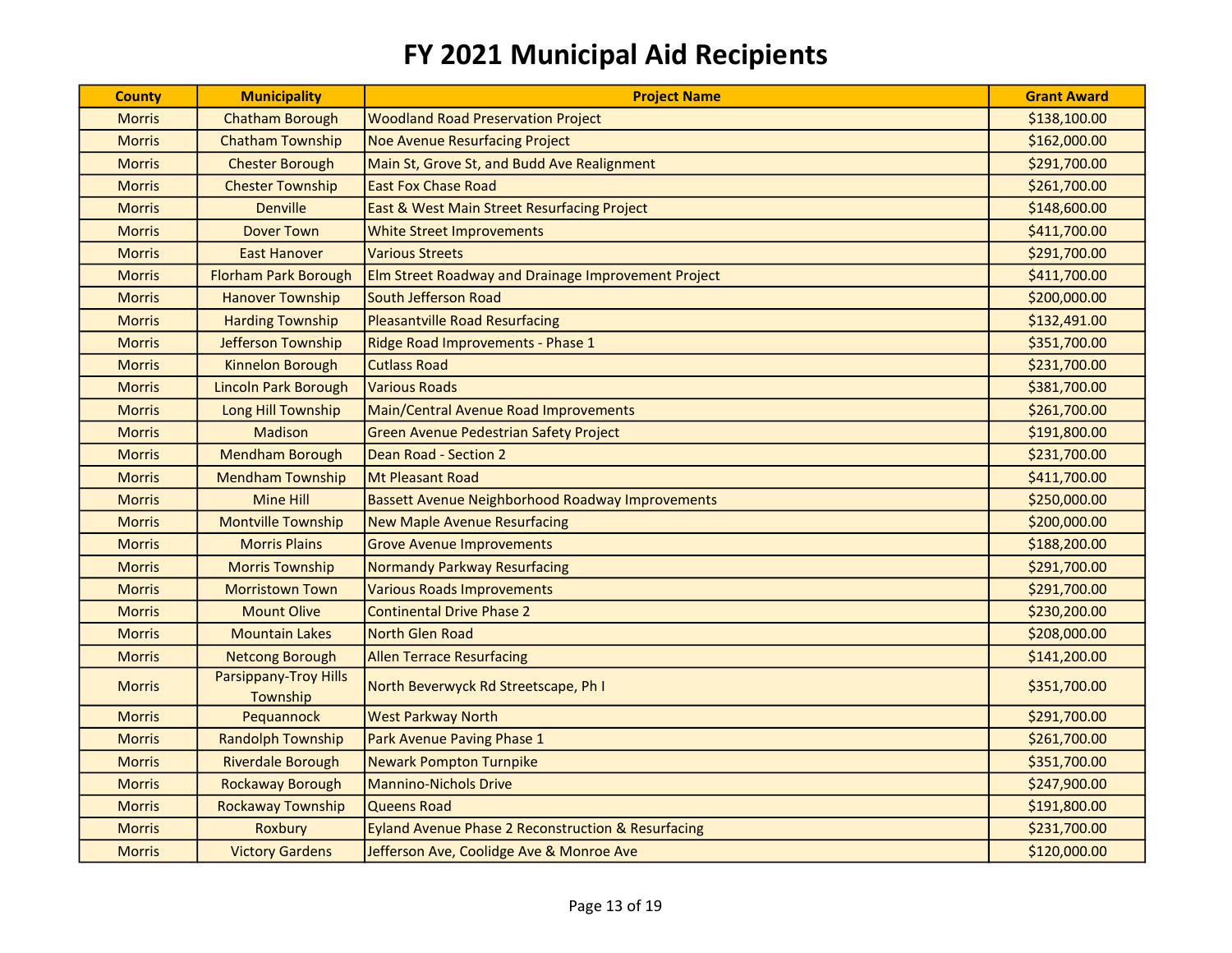| <b>County</b> | <b>Municipality</b>             | <b>Project Name</b>                                                                                             | <b>Grant Award</b> |
|---------------|---------------------------------|-----------------------------------------------------------------------------------------------------------------|--------------------|
| <b>Morris</b> | Washington                      | <b>Rock Road</b>                                                                                                | \$321,700.00       |
| <b>Morris</b> | <b>Wharton Borough</b>          | Lafayette Street                                                                                                | \$231,700.00       |
|               |                                 | <b>Morris County Total:</b>                                                                                     | \$9,793,791.00     |
| Ocean         | Barnegat Light Borough          | West 23rd Street and West 27th Street                                                                           | \$269,500.00       |
| Ocean         | <b>Barnegat Township</b>        | Improvements to Pine Oak Blvd - Ph 2                                                                            | \$293,800.00       |
| Ocean         | Bay Head Borough                | Lake Avenue & Maple Drive Road Improvements                                                                     | \$196,200.00       |
| Ocean         | Beach Haven Borough             | Pennsylvania Avenue Pelham Avenue                                                                               | \$372,200.00       |
| Ocean         | Beachwood                       | Reconstruction of Capstan Avenue, Pacific Avenue, Poplar Avenue, and Neptune Avenue                             | \$372,200.00       |
| Ocean         | Berkeley Township               | <b>Butler Boulevard Reconstruction</b>                                                                          | \$401,500.00       |
| Ocean         | <b>Brick</b>                    | Township of Brick Roadway Elevation Broad Avenue and portions of Sixth and Seventh Avenues.                     | \$417,028.00       |
| Ocean         | Eagleswood Township             | S. Creek Drive                                                                                                  | \$288,800.00       |
| Ocean         | Harvey Cedars Borough           | Holly Avenue and West Essex Avenue                                                                              | \$288,800.00       |
| Ocean         | Island Heights Borough          | Bay Avenue, Dirmitt Avenue, Thomas Avenue, and East End Avenue Road Improvements                                | \$218,100.00       |
| Ocean         | Jackson                         | NJDOT MUNICIPAL AID FY2021 ROADWAY IMPROVEMENTS TO SUSAN DRIVE                                                  | \$372,200.00       |
| Ocean         | Lacey Township                  | Northwest Barnegat Pines Streets Phase #1 Road Improvements                                                     | \$347,900.00       |
| Ocean         | Lakehurst Borough               | <b>Reconstruction of Lake Street</b>                                                                            | \$245,600.00       |
| Ocean         | Lakewood                        | Vine Avenue Extension                                                                                           | \$502,303.00       |
| Ocean         | Lavallette Borough              | Bryn Mawr Avenue Road Improvements - Phase 2                                                                    | \$239,200.00       |
| Ocean         | Little Egg Harbor<br>Township   | FY 2021 NJDOT Municipal Aid Road Program - Improvements to Sea Breeze Drive and Tradewinds<br>Drive             | \$347,900.00       |
| Ocean         | Long Beach Township             | W. Hobart Ave aka W 77th St. W. Massachusetts Ave aka W. 81st St.                                               | \$450,526.00       |
| Ocean         | Manchester Twp                  | Schoolhouse Road/Wranglebrook Road Improvements Phase 3                                                         | \$323,600.00       |
| Ocean         | Ocean Gate Borough              | Curbing and Bike Path Reconstruction on Arverne Avenue and Stone Harbor Avenue                                  | \$235,100.00       |
| Ocean         | Ocean Township                  | FY 2021 NJDOT Municipal Aid Road Program - Improvements to Bonita Road an Lagoon View<br>Drive                  | \$401,500.00       |
| Ocean         | Pine Beach                      | NJDOT Municipal Aid FY2021 Roadway Improvements to Cedar Avenue & Monmouth Avenue                               | \$372,200.00       |
| Ocean         | Plumsted                        | <b>Hopkins Road Resurfacing</b>                                                                                 | \$292,700.00       |
| Ocean         | Point Pleasant Beach<br>Borough | 2021 Various Roadway Improvements Project                                                                       | \$347,900.00       |
| Ocean         |                                 | Point Pleasant Borough Reconstruction of Burnt Tavern Road, Johnson Avenue, Memorial Drive, and Old Drift Road. | \$401,500.00       |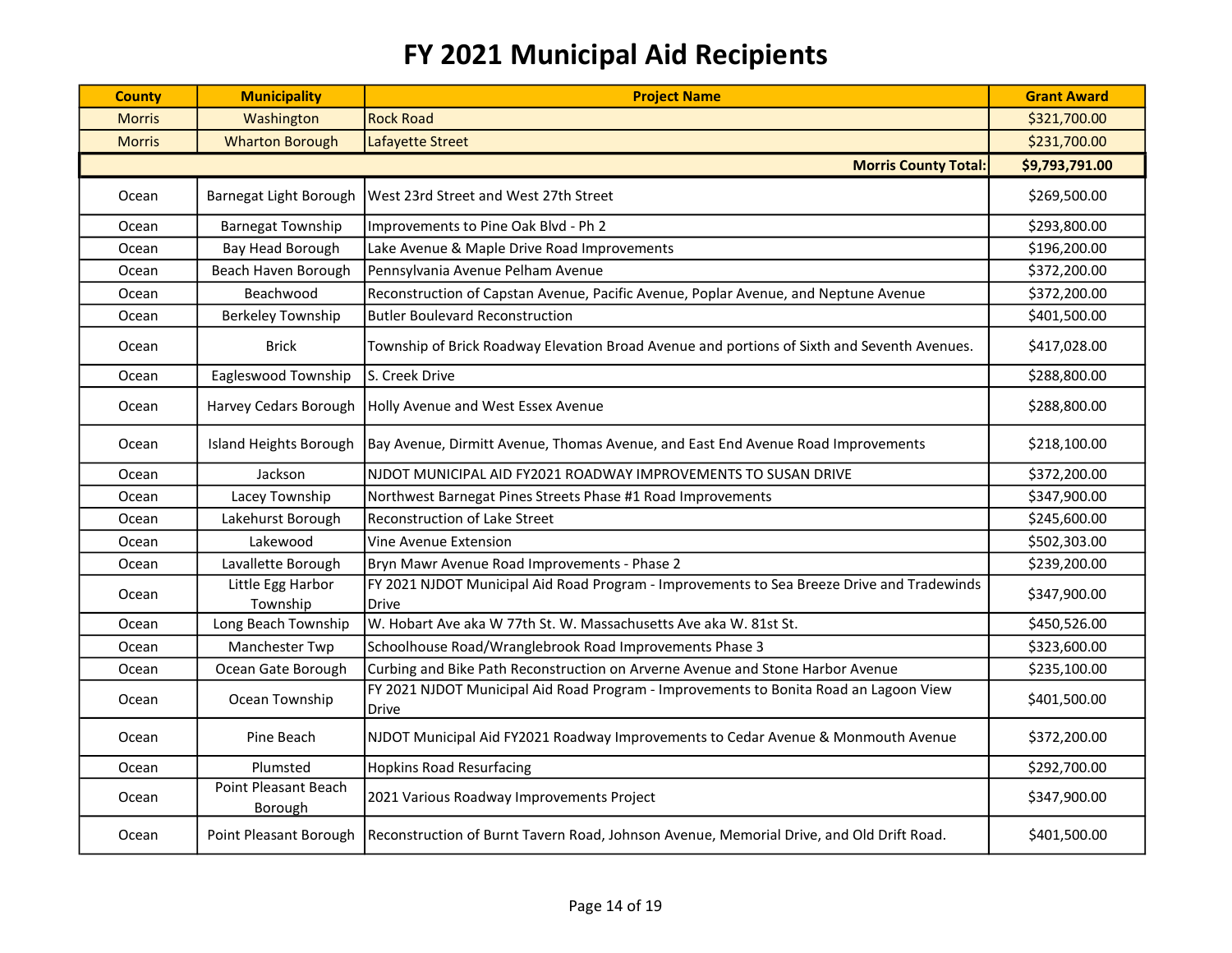| <b>County</b>  | <b>Municipality</b>          | <b>Project Name</b>                                                                   | <b>Grant Award</b> |
|----------------|------------------------------|---------------------------------------------------------------------------------------|--------------------|
| Ocean          |                              | Seaside Heights Borough Barnegat Avenue & Sheridan Avenue Road Improvements           | \$326,100.00       |
| Ocean          | Seaside Park                 | Reconstruction of G Street                                                            | \$323,600.00       |
| Ocean          | Ship Bottom Borough          | Shore Avenue 10th Street                                                              | \$423,180.00       |
| Ocean          | South Toms River<br>Borough  | Brook Forest Drive Curb Replacement Project                                           | \$261,400.00       |
| Ocean          | Stafford                     | Sextant Road Gunwale Road                                                             | \$372,200.00       |
| Ocean          | Surf City Borough            | North 1st Street and North 3rd Street                                                 | \$372,200.00       |
| Ocean          | <b>Toms River Township</b>   | Elevation of Broad Avenue and Fifth Avenue                                            | \$323,600.00       |
| Ocean          | <b>Tuckerton Borough</b>     | Kingfisher Road                                                                       | \$347,900.00       |
|                |                              | <b>Ocean County Total:</b>                                                            | \$10,748,437.00    |
| Passaic        | <b>Bloomingdale Borough</b>  | <b>Hilltop Terrace</b>                                                                | \$290,600.00       |
| Passaic        | <b>Clifton City</b>          | <b>Various Roadway Resurfacing</b>                                                    | \$597,606.00       |
| Passaic        | <b>Haledon</b>               | Pompton Rd Streetscape Sec. 3                                                         | \$278,517.00       |
| Passaic        | <b>Hawthorne</b>             | <b>Bamford Avenue</b>                                                                 | \$540,600.00       |
| Passaic        | <b>Little Falls</b>          | <b>Main Street Streetscape</b>                                                        | \$540,600.00       |
| <b>Passaic</b> | <b>North Haledon</b>         | <b>Overlook Avenue</b>                                                                | \$540,600.00       |
| Passaic        | <b>Passaic City</b>          | <b>Various Streets</b>                                                                | \$754,435.00       |
| Passaic        | <b>Paterson City</b>         | 2021 Resurfacing Program                                                              | \$1,133,557.00     |
| Passaic        | <b>Paterson City</b>         | <b>Paterson Signal Optimization</b>                                                   | \$100,000.00       |
| Passaic        | <b>Pompton Lakes</b>         | Lincoln Ave Roadway Project                                                           | \$378,300.00       |
| Passaic        | <b>Prospect Park</b>         | North 12th Street Improvements                                                        | \$220,300.00       |
| Passaic        | <b>Ringwood Borough</b>      | Erskine Rd/Lakeview Ave - Phase 4-FINAL                                               | \$440,600.00       |
| Passaic        | Totowa                       | Stewart Ter, Knollwood Rd, Artillery Park Rd, Knox Terr and Colonial Crt Improvements | \$340,600.00       |
| Passaic        | <b>Wanaque Borough</b>       | <b>Various Streets</b>                                                                | \$340,600.00       |
| Passaic        | <b>Wayne Township</b>        | Packanack Lake Road                                                                   | \$340,600.00       |
| Passaic        | <b>West Milford Township</b> | <b>Clinton Road - Section 4</b>                                                       | \$284,000.00       |
| Passaic        | <b>Woodland Park</b>         | <b>McBride Ave Streetscape-Section 8</b>                                              | \$690,600.00       |
|                |                              | <b>Passaic County Total:</b>                                                          | \$7,812,115.00     |
| Salem          | Carneys Point Township       | North Dupont Road - Phase II Roadway Improvements                                     | \$174,000.00       |
| Salem          | Elsinboro Township           | North Locust Avenue / Country Club Road Reconstruction                                | \$153,000.00       |
| Salem          | Mannington Township          | Compromise Road Section II Resurfacing                                                | \$153,000.00       |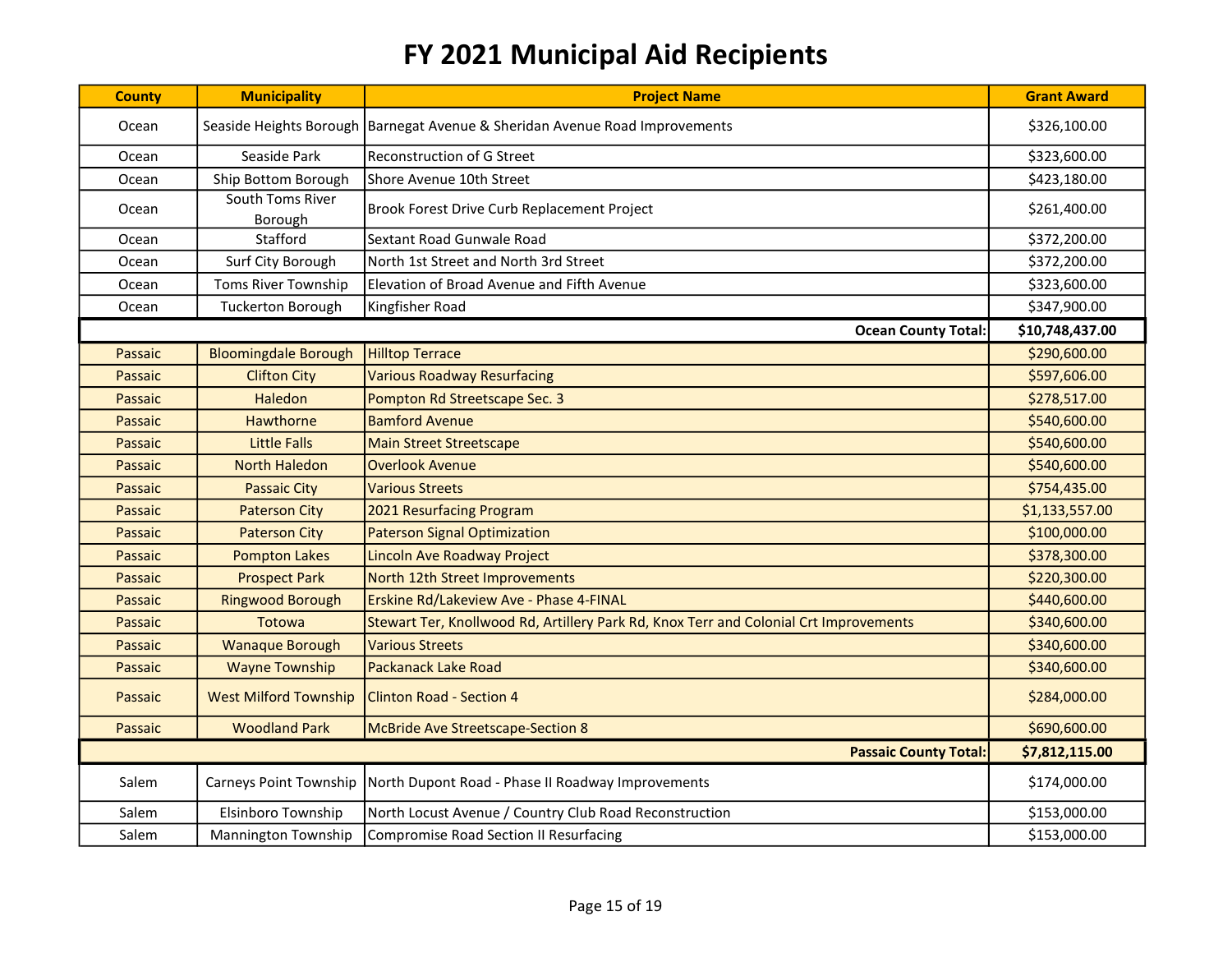| <b>County</b>                 | <b>Municipality</b>          | <b>Project Name</b>                                                                                    | <b>Grant Award</b> |
|-------------------------------|------------------------------|--------------------------------------------------------------------------------------------------------|--------------------|
| Salem                         | Penns Grove Borough          | Penn Street - Phase IV & West Harmony Street                                                           | \$173,893.00       |
| Salem                         | Pennsville Township          | Sparks Avenue Roadway Improvements                                                                     | \$206,280.00       |
| Salem                         | Pilesgrove                   | County Home Road and Main Street                                                                       | \$164,000.00       |
| Salem                         | Pittsgrove Township          | Morton Avenue Phase III Resurfacing                                                                    | \$153,000.00       |
| Salem                         | Quinton Township             | <b>Brown Road Reconstruction</b>                                                                       | \$164,000.00       |
| Salem                         | Salem City                   | Reconstruction of 8th Street - Phase 2                                                                 | \$209,444.00       |
| Salem                         | Woodstown Borough            | East Grant Street Roadway Improvements                                                                 | \$194,000.00       |
|                               | <b>Salem County Total:</b>   |                                                                                                        |                    |
| Somerset                      | <b>Bedminster Township</b>   | <b>Black River Road Improvements - Section 2</b>                                                       | \$250,000.00       |
| Somerset                      | <b>Bernards Township</b>     | Spring Valley Boulevard Improvements - Section II                                                      | \$400,000.00       |
| Somerset                      | <b>Bernardsville Borough</b> | <b>Chestnut Avenue Resurfacing</b>                                                                     | \$200,000.00       |
| Somerset                      | <b>Bernardsville Borough</b> | <b>Crestview Drive Improvements</b>                                                                    | \$350,000.00       |
| Somerset                      | <b>Bound Brook</b>           | THE REHABILITATION OF WEST SECOND STREET                                                               | \$470,123.00       |
| Somerset                      | <b>Bridgewater Township</b>  | Stony Brook Drive Improvement Project - Section I                                                      | \$400,000.00       |
| Somerset                      | Far Hills Borough            | <b>Pennbrook Road Improvements</b>                                                                     | \$250,000.00       |
| Somerset                      | Franklin                     | <b>Resurfacing of Belmont Dr</b>                                                                       | \$190,000.00       |
| Somerset                      | <b>Green Brook Township</b>  | Milling and paving of Red Bud Lane and Wingate Way                                                     | \$185,000.00       |
| Somerset                      | Hillsborough                 | <b>Amsterdam Drive Phase I</b>                                                                         | \$470,000.00       |
| Somerset                      | <b>Manville</b>              | <b>Improvements to Brooks Boulevard - Phase 3</b>                                                      | \$340,000.00       |
| Somerset                      | <b>Manville</b>              | Knopf Street Improvements - Phase 1                                                                    | \$275,000.00       |
| Somerset                      | <b>Millstone</b>             | 2021 Millstone Roads for Resurfacing: Maple Terrace                                                    | \$60,000.00        |
| Somerset                      | Montgomery                   | <b>Bridgepoint Area Road Improvements</b>                                                              | \$300,000.00       |
| Somerset                      | <b>North Plainfield</b>      | Brook Avenue Improvements-2021 NJDOT                                                                   | \$310,000.00       |
| Somerset                      | <b>Raritan Borough</b>       | Improvements to Helene PlaceCentre Street                                                              | \$375,000.00       |
| Somerset                      | <b>Raritan Borough</b>       | Improvements to Meehan Avenue                                                                          | \$375,000.00       |
| Somerset                      | Somerville                   | 2021 Road Improvement Program including sections of Lisa Terrace, Reimer St., Lee Way, and Lori<br>Dr. | \$400,000.00       |
| Somerset                      | <b>South Bound Brook</b>     | 2021 Roadway Improvements                                                                              | \$330,000.00       |
| Somerset                      | Warren                       | King George Road - Phase 1                                                                             | \$175,000.00       |
| Somerset                      | Watchung                     | 2021 Roadway Improvements                                                                              | \$375,000.00       |
| <b>Somerset County Total:</b> |                              |                                                                                                        | \$6,480,123.00     |
| <b>Sussex</b>                 | Andover Borough              | Railroad Avenue Resurfacing                                                                            | \$29,750.00        |
| <b>Sussex</b>                 | Andover Township             | Perona Road Improvements                                                                               | \$166,200.00       |
| <b>Sussex</b>                 | Branchville Borough          | Rossmore Avenue & Prospect Street Resurfacing                                                          | \$122,000.00       |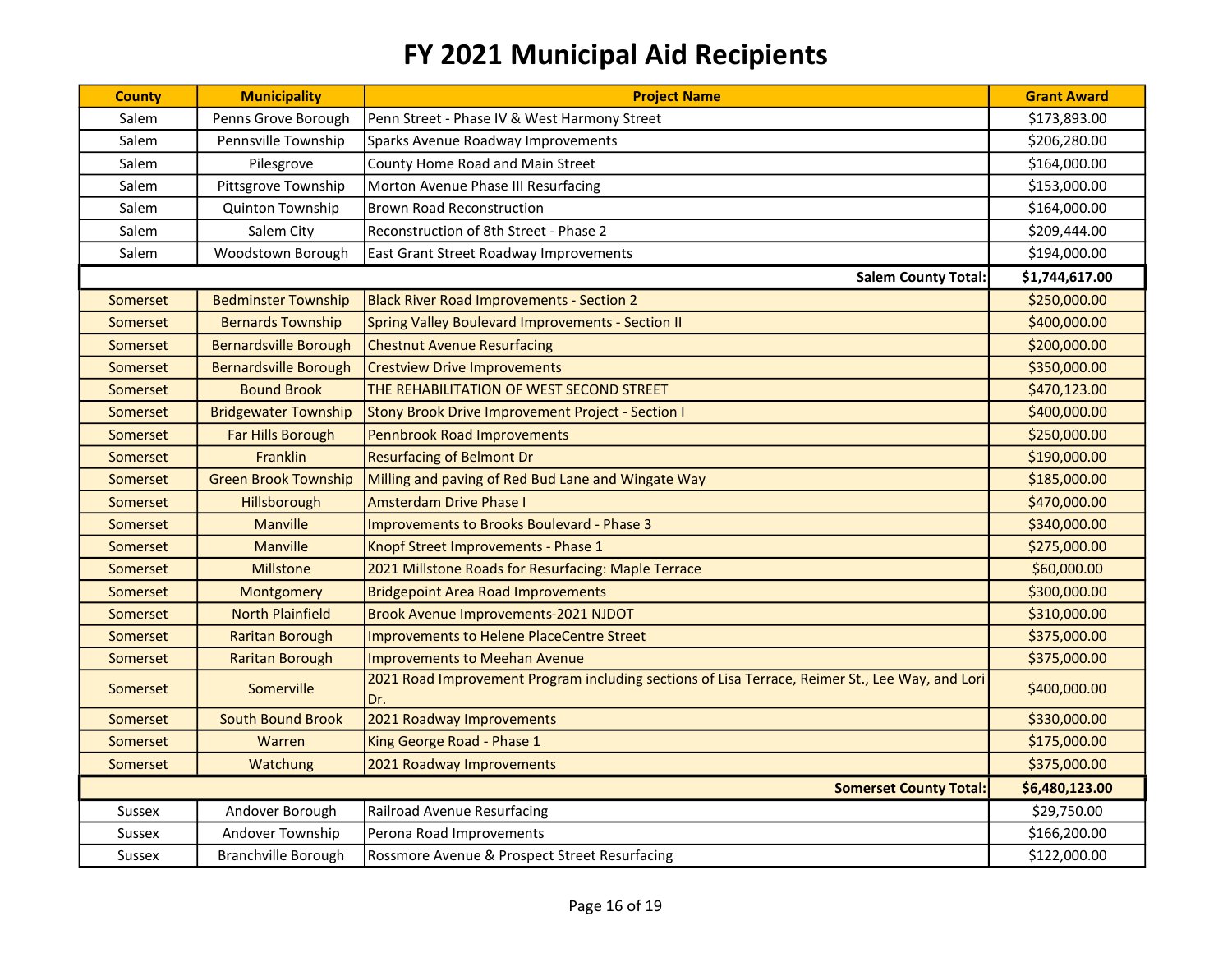| <b>County</b> | <b>Municipality</b>       | <b>Project Name</b>                                                                                 | <b>Grant Award</b> |
|---------------|---------------------------|-----------------------------------------------------------------------------------------------------|--------------------|
| <b>Sussex</b> | <b>Byram Township</b>     | <b>Fieldstone Trail Improvements</b>                                                                | \$166,200.00       |
| <b>Sussex</b> | Frankford Township        | Ridge Road-Section I Resurfacing                                                                    | \$136,500.00       |
| <b>Sussex</b> | Franklin Borough          | <b>Evans Street Resurfacing</b>                                                                     | \$125,000.00       |
| <b>Sussex</b> | Fredon Township           | Anderson Hill Road Resurfacing                                                                      | \$181,200.00       |
| Sussex        | Green Township            | Pequest Road - Phase I Improvements                                                                 | \$166,200.00       |
| Sussex        | Hamburg                   | Road Resurfacing (2021)                                                                             | \$165,850.00       |
| <b>Sussex</b> | Hampton Township          | Sid Taylor Road Resurfacing                                                                         | \$178,100.00       |
| <b>Sussex</b> | Hardyston                 | <b>Big Spring Road Phase 2</b>                                                                      | \$166,200.00       |
| <b>Sussex</b> | Hopatcong                 | Durban Avenue Road Resurfacing Project                                                              | \$201,840.00       |
| <b>Sussex</b> | Lafayette                 | Statesville Quarry Road Phase 3                                                                     | \$196,200.00       |
| <b>Sussex</b> | Montague Township         | New Mashipacong Road Sec. 2 Resurfacing                                                             | \$181,200.00       |
| Sussex        | Newton Town               | Elm St, Hampton St, & Upper Union Place - Resurfacing                                               | \$177,000.00       |
| Sussex        | Ogdensburg                | <b>Edison Avenue Resurfacing</b>                                                                    | \$151,300.00       |
| Sussex        | Sandyston Township        | Flatbrook Rd. - Section 4                                                                           | \$181,200.00       |
| <b>Sussex</b> | Sparta                    | Sawmill Road Improvement Project                                                                    | \$166,200.00       |
| <b>Sussex</b> | Stanhope                  | Various Streets                                                                                     | \$181,200.00       |
| Sussex        | Stillwater                | Old Foundry Road - Phase 2                                                                          | \$151,300.00       |
| <b>Sussex</b> | Sussex Borough            | Various Road Improvements                                                                           | \$166,200.00       |
| <b>Sussex</b> | Vernon Township           | <b>Barrett Road Improvements</b>                                                                    | \$181,200.00       |
| Sussex        | Wantage Township          | Central School Road - Section 2                                                                     | \$136,500.00       |
|               |                           | <b>Sussex County Total:</b>                                                                         | \$3,674,540.00     |
| Union         | <b>Berkeley Heights</b>   | Various Streets-2021-Berkeley Heights                                                               | \$345,000.00       |
| Union         | <b>City of Plainfield</b> | East Third Street Road Improvements - Phase I                                                       | \$563,576.00       |
| Union         | <b>Clark</b>              | Lincoln Boulevard and Lupine Way Improvements - NJDOT 2021                                          | \$265,000.00       |
| Union         | Cranford                  | Burnside Avenue - 2021 - Cranford                                                                   | \$415,000.00       |
| <b>Union</b>  | <b>Elizabeth City</b>     | Elizabeth River Trail Phase 5 Extension & Traffic Signal Replacement at Clifton Street & Cole Place | \$710,287.00       |
| Union         | Fanwood                   | <b>Gere Place &amp; Morse Avenue Improvements</b>                                                   | \$400,000.00       |
| Union         | <b>Garwood Borough</b>    | Various Streets - 2021 - Garwood                                                                    | \$395,000.00       |
| Union         | <b>Hillside Township</b>  | <b>Hillside Avenue Improvements</b>                                                                 | \$350,856.00       |
| Union         | Kenilworth                | Various Streets - 2021 - Kenilworth                                                                 | \$415,000.00       |
| Union         | Linden                    | Various Streets - 2021 - Linden                                                                     | \$420,000.00       |
| Union         | Mountainside              | Mill Lane and Rutgers Road                                                                          | \$400,000.00       |
| Union         | <b>New Providence</b>     | <b>Various Streets-2021-New Providence</b>                                                          | \$385,000.00       |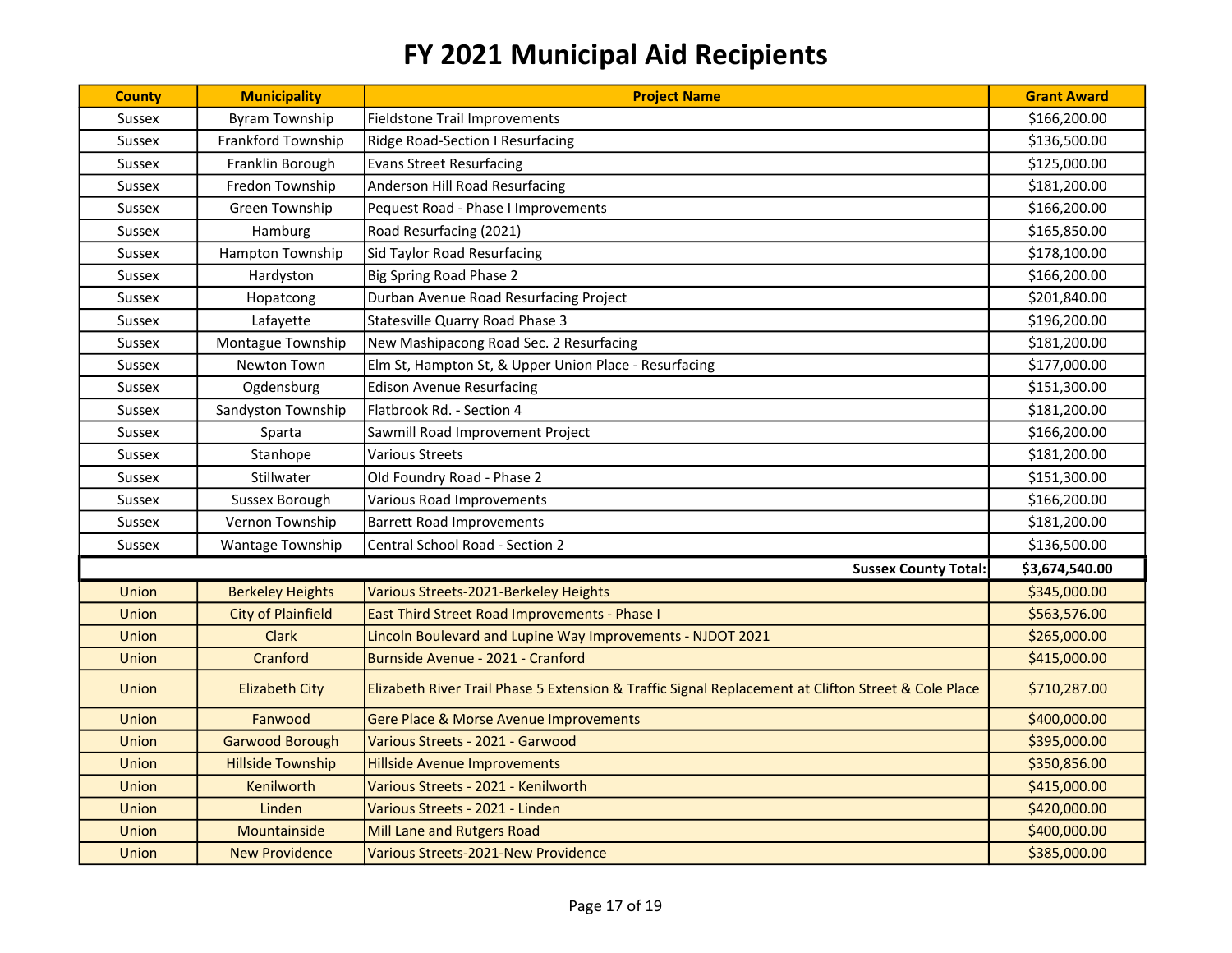| <b>County</b> | <b>Municipality</b>       | <b>Project Name</b>                                       | <b>Grant Award</b> |
|---------------|---------------------------|-----------------------------------------------------------|--------------------|
| Union         | Rahway                    | Various Streets - 2021 - Rahway                           | \$419,214.00       |
| Union         | <b>Roselle Borough</b>    | Various Streets - 2021 - Roselle                          | \$489,533.00       |
| Union         | <b>Roselle Park</b>       | Various Streets-2021-Roselle Park                         | \$415,000.00       |
| Union         | <b>Scotch Plains</b>      | Jerusalem Road Improvements Phase 1                       | \$300,542.00       |
| Union         | Springfield               | <b>Mount View Road</b>                                    | \$400,000.00       |
| Union         | <b>Summit</b>             | Park Avenue Improvement Project                           | \$395,000.00       |
| Union         | <b>Union Township</b>     | Lehigh Avenue Improvements Phase 1                        | \$410,000.00       |
| Union         | <b>Westfield Township</b> | Improvement of Prospect Street                            | \$285,000.00       |
| Union         | <b>Westfield Township</b> | <b>Improvement of Willow Grove Road</b>                   | \$120,000.00       |
|               |                           | <b>Union County Total:</b>                                | \$8,299,008.00     |
| Warren        | Allamuchy                 | Ridge Road Improvement Project                            | \$150,000.00       |
| Warren        | Alpha Borough             | <b>Pursel Street Reconstruction</b>                       | \$106,900.00       |
| Warren        | <b>Belvidere</b>          | Paul Street and Wall Street Improvement Project (Phase 2) | \$166,700.00       |
| Warren        | Blairstown                | Heller Hill Road, Section 2                               | \$121,700.00       |
| Warren        | Franklin                  | Millbrook Road, Section 1                                 | \$136,700.00       |
| Warren        | Frelinghuysen             | Camp Wasigan Road                                         | \$136,700.00       |
| Warren        | Greenwich                 | Richline Hill Road, Section 2                             | \$105,000.00       |
| Warren        | Hackettstown              | East Baldwin Street Improvement                           | \$121,700.00       |
| Warren        | Hardwick                  | Millbrook-Stillwater Road, Section 2                      | \$106,900.00       |
| Warren        | Harmony                   | Fox Farm Road Section 2 Resurfacing                       | \$136,700.00       |
| Warren        | Hope                      | Ridgeway Avenue - Section 1 and 3                         | \$151,700.00       |
| Warren        | Independence Twp          | Asbury Road - Section 2                                   | \$70,000.00        |
| Warren        | Knowlton                  | Mount Pleasant Road, Section 1                            | \$136,700.00       |
| Warren        | Liberty Township          | Free Union Road Section 2                                 | \$106,900.00       |
| Warren        | Lopatcong                 | Belview Road Improvement Project                          | \$106,900.00       |
| Warren        | Mansfield                 | Janes Chapel Road (Additional Funds Requested)            | \$181,700.00       |
| Warren        | Oxford                    | Mine Hill Road Resurfacing                                | \$136,700.00       |
| Warren        | Phillipsburg              | Warren St Phase 2 & Center St                             | \$172,117.00       |
| Warren        | Pohatcong                 | March Boulevard                                           | \$96,470.00        |
| Warren        | Washington Borough        | South Lincoln Ave Sec. 2 Resurfacing                      | \$115,000.00       |
| Warren        | Washington Township       | Cemetery Hill Rd Section 6                                | \$151,700.00       |
| Warren        | White Township            | Upper Sarepta Road Phase 3                                | \$106,900.00       |
|               |                           | <b>Warren County Total:</b>                               | \$2,821,787.00     |